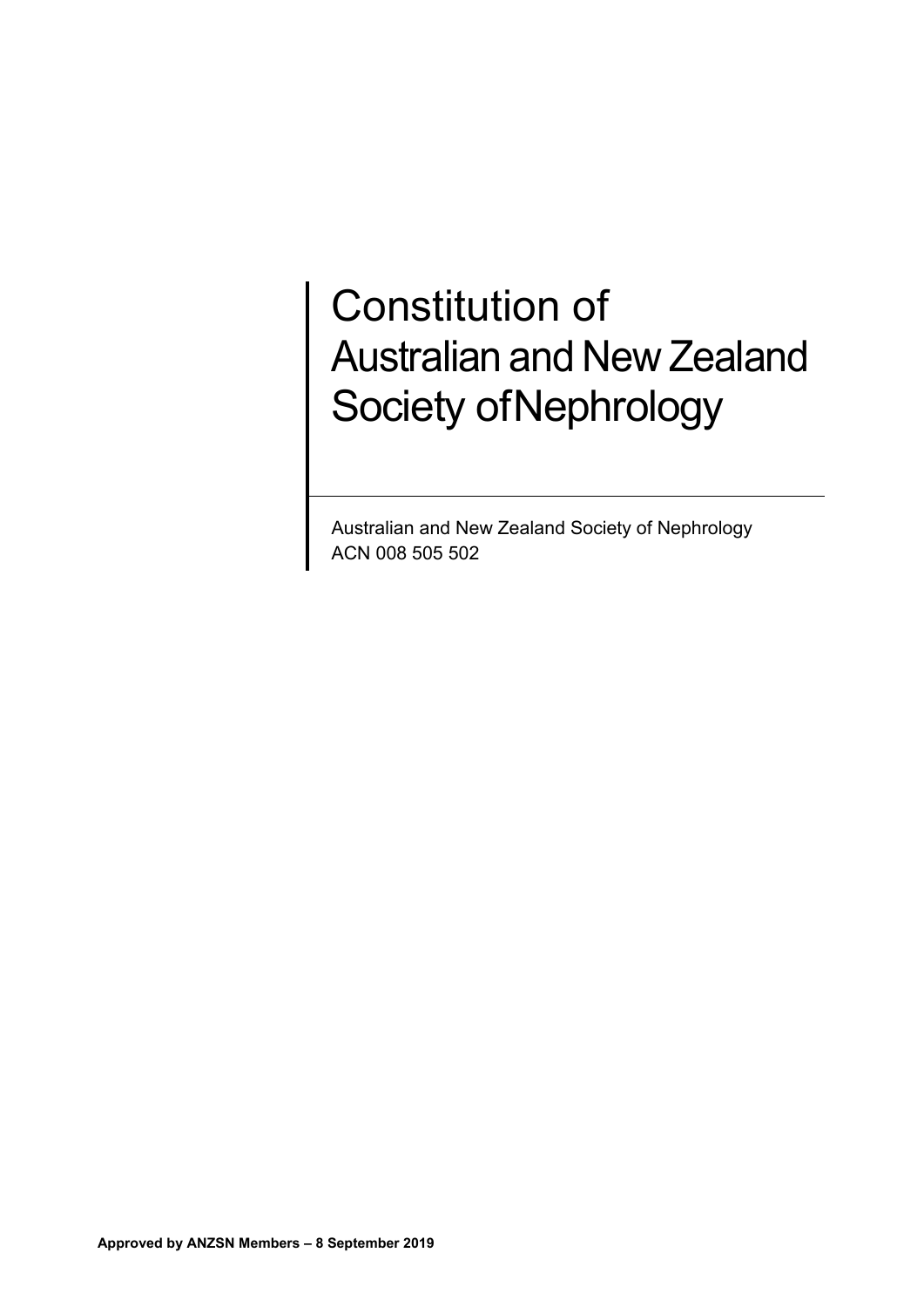# Constitution of Australian and New Zealand Society of Nephrology ACN 008 505502

| <b>Preliminary</b>      |                                               | 6              |
|-------------------------|-----------------------------------------------|----------------|
| 1.                      | <b>Defined terms</b>                          | 6              |
| 2.                      | Interpretation                                | $\overline{7}$ |
| 3.                      | Replaceable rules                             | 8              |
| <b>Objects</b>          |                                               | 8              |
| 4.                      | <b>Objects</b>                                | 8              |
|                         | Income and property of the Society            | 9              |
| 5.                      | Income and property of the Society            | 9              |
| 6.                      | <b>Receipts</b>                               | 9              |
| <b>Membership</b>       |                                               | 9              |
| 7.                      | <b>Admission</b>                              | 9              |
| 8.                      | <b>Ordinary Membership</b>                    | 11             |
| 9.                      | <b>Associate Membership</b>                   | 11             |
| 10.                     | <b>Honorary Membership</b>                    | 11             |
| 11.                     | <b>Life Membership</b>                        | 11             |
| 12.                     | <b>Affiliate Membership</b>                   | 12             |
| 13.                     | <b>Notifications by Members</b>               | 12             |
| 14.                     | <b>Entrance fees and annual subscriptions</b> | 12             |
| 15.                     | <b>Ceasing to be a Member</b>                 | 15             |
| 16.                     | <b>Powers of attorney</b>                     | 16             |
| <b>General meetings</b> |                                               |                |
| 17.                     | <b>Calling general meeting</b>                | 16             |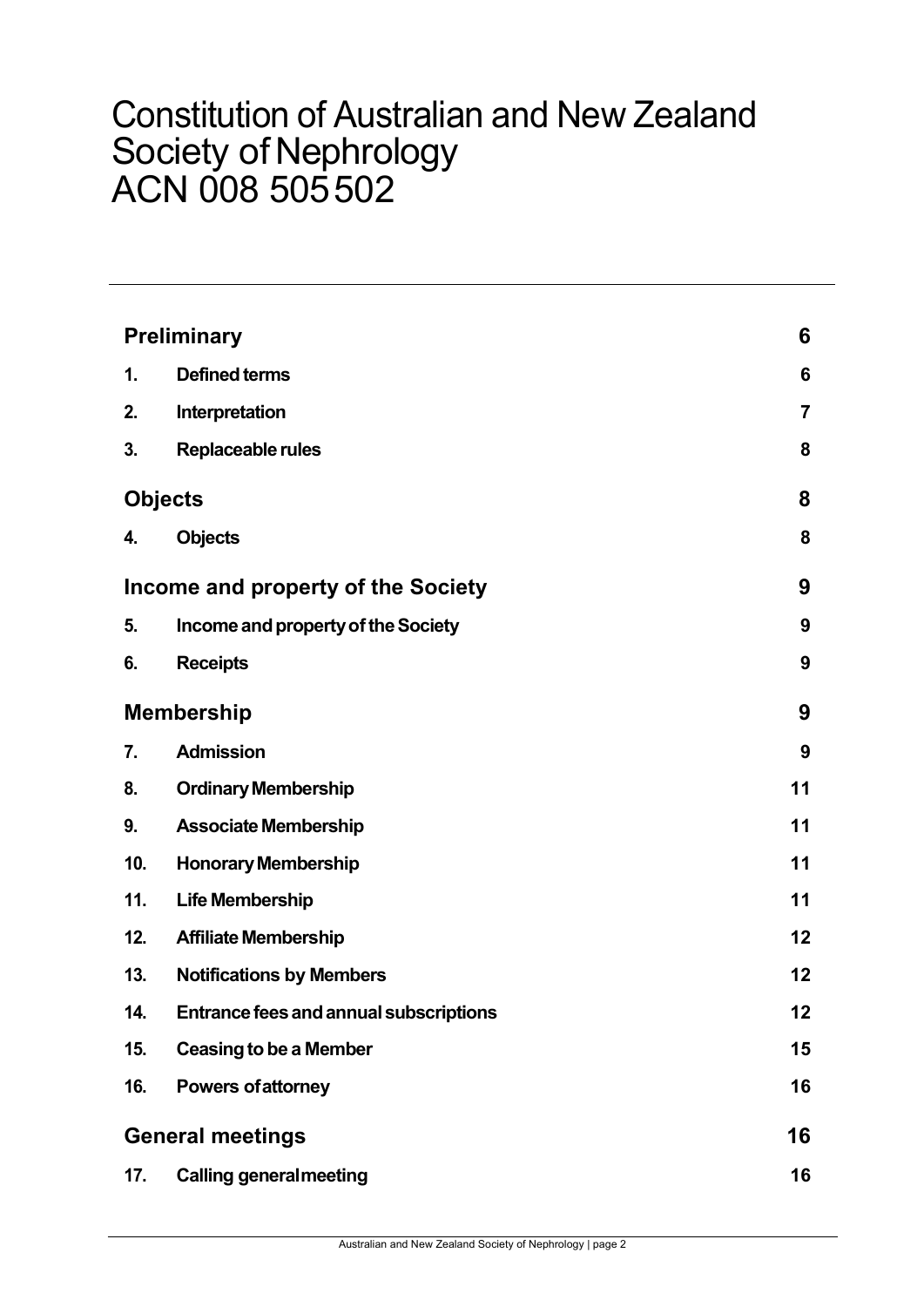| 18.                            | Notice of general meeting                   | 16 |
|--------------------------------|---------------------------------------------|----|
|                                | <b>Proceedings at generalmeetings</b>       | 17 |
| 19.                            | <b>Member</b>                               | 17 |
| 20.                            | Quorum                                      | 17 |
| 21.                            | Chairperson                                 | 17 |
| 22.                            | <b>Adjournment</b>                          | 18 |
| 23.                            | <b>Decision on questions</b>                | 18 |
| 24.                            | <b>Taking a poll</b>                        | 18 |
| 25.                            | <b>Casting vote of chairperson</b>          | 19 |
| <b>Votes of Members</b>        |                                             | 19 |
| 26.                            | <b>Entitlement to vote</b>                  | 19 |
| 27.                            | <b>Objections</b>                           | 19 |
| 28.                            | <b>Votes byproxy</b>                        | 19 |
| 29.                            | Document appointing proxy                   | 20 |
| 30.                            | <b>Lodgement of proxy</b>                   | 20 |
| 31.                            | <b>Validity</b>                             | 21 |
| <b>Council and Councillors</b> |                                             | 21 |
| 32.                            | <b>Members of Council</b>                   | 21 |
| 33.                            | <b>Removal of Councillors</b>               | 22 |
| 34.                            | <b>Retirement</b>                           | 22 |
| 35.                            | <b>Transitional Arrangements</b>            | 22 |
| 36.                            | <b>Nomination of Member Councillors</b>     | 23 |
|                                | 36A. Appointment of Non-Member Councillors  | 25 |
| 37.                            | <b>Vacation of office</b>                   | 25 |
| 38.                            | <b>Additional and casual Councillors</b>    | 25 |
|                                | <b>Office Bearers (including President)</b> | 26 |
| 39.                            | <b>Appointment of Office Bearers</b>        | 26 |
| 40.                            | <b>Casual vacancies</b>                     | 26 |
| 41.                            | <b>Powers of Office Bearers</b>             | 27 |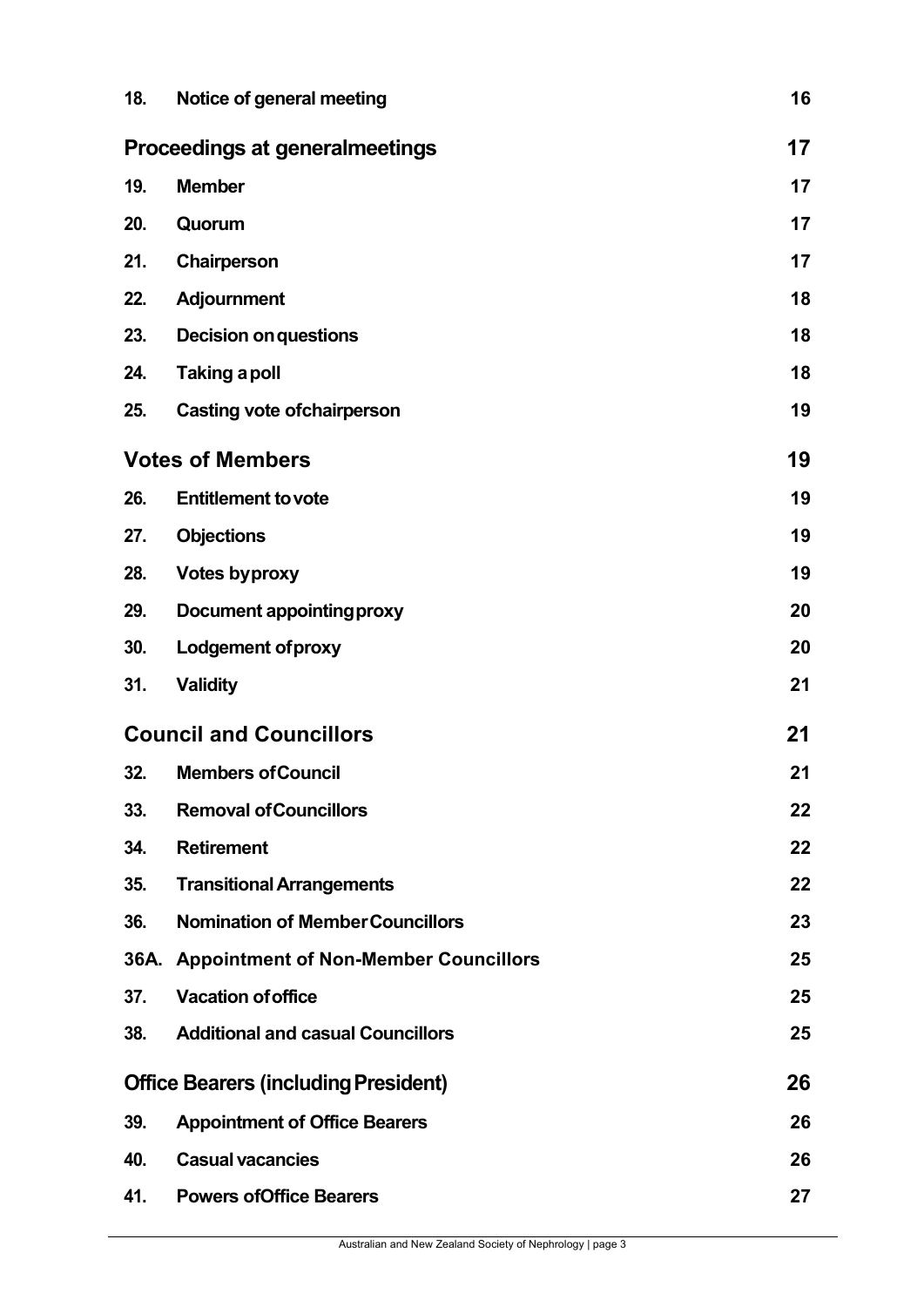| <b>Powers and duties of Council</b>                     |                                     |    |
|---------------------------------------------------------|-------------------------------------|----|
| 42.                                                     | <b>Powers and duties of Council</b> | 27 |
| 43.                                                     | <b>Delegation</b>                   | 28 |
| 44.                                                     | <b>By-Laws</b>                      | 28 |
| <b>Proceedings of Council</b>                           |                                     | 29 |
| 45.                                                     | <b>Council meetings</b>             | 29 |
| 46.                                                     | <b>Decision on questions</b>        | 29 |
| 47.                                                     | <b>Remaining Councillors</b>        | 29 |
| 48.                                                     | Chairperson                         | 30 |
| 49.                                                     | <b>Written resolutions</b>          | 30 |
| 50.                                                     | <b>Validity of acts of Council</b>  | 30 |
| 51.                                                     | <b>Minutes and Registers</b>        | 30 |
| <b>Payments to Councillors and Councillor interests</b> |                                     |    |
| 52.                                                     | <b>Payments to Councillors</b>      | 31 |
| 53.                                                     | <b>Councillors' interests</b>       | 31 |
| 54.                                                     | <b>Conflicts of interest</b>        | 32 |
| 55.                                                     | Appointment of attorneys and agents | 32 |
| <b>Secretary</b>                                        |                                     | 33 |
| 56.                                                     | <b>Secretary</b>                    | 33 |
| <b>Seals</b>                                            |                                     | 33 |
| 57.                                                     | <b>Common Seal</b>                  | 33 |
| 58.                                                     | <b>Duplicate Seal</b>               | 33 |
| <b>Inspection of records</b>                            |                                     | 33 |
| 59.                                                     | <b>Inspection of records</b>        | 33 |
| <b>Notices</b>                                          |                                     | 34 |
| 60.                                                     | <b>Service of notices</b>           | 34 |
| 61.                                                     | <b>Persons entitled to notice</b>   | 34 |
| <b>Audit and accounts</b><br>35                         |                                     |    |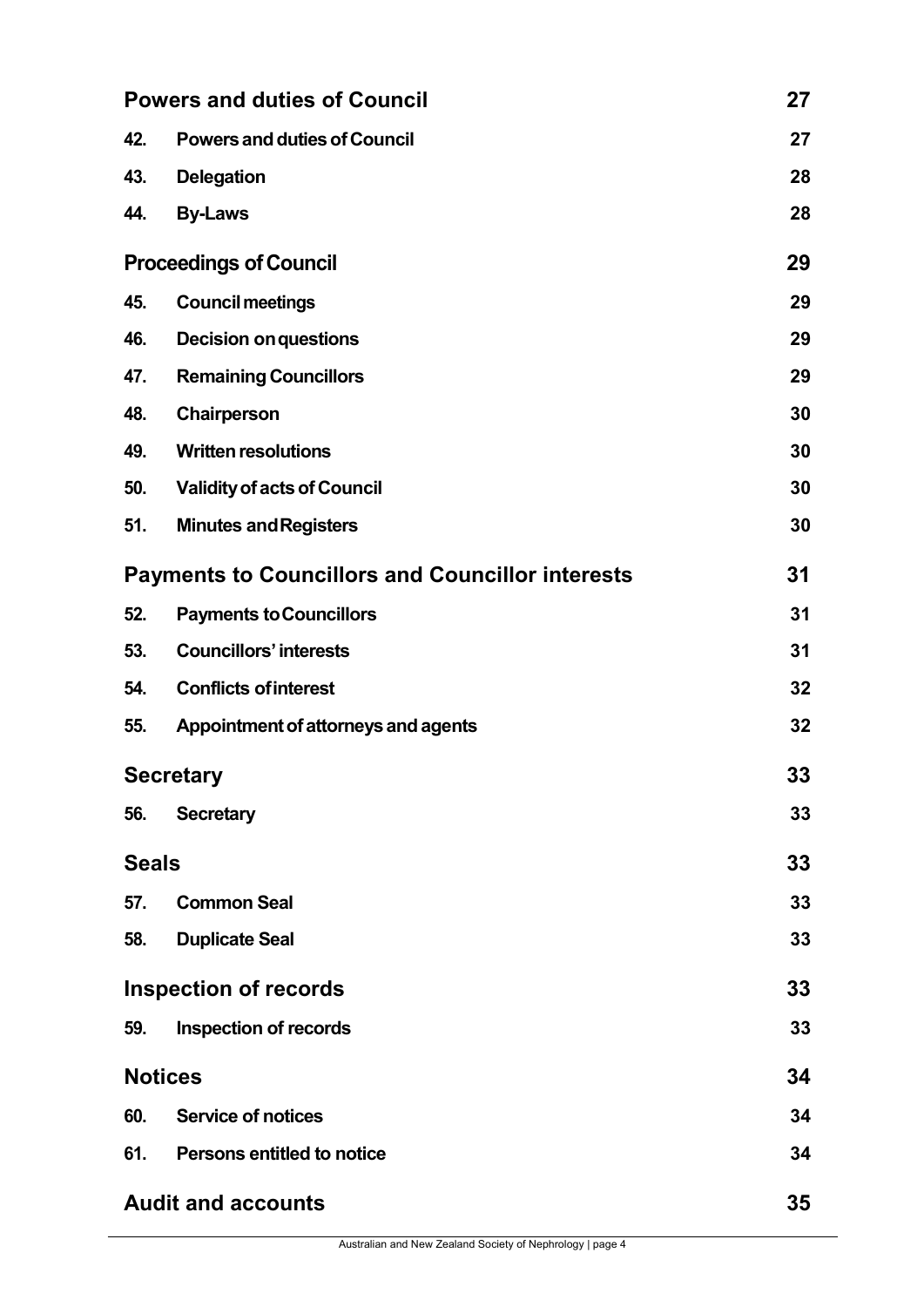|                   | 62. Audit and accounts                 | 35 |
|-------------------|----------------------------------------|----|
|                   | <b>Winding up</b>                      | 35 |
| 63.               | <b>Winding up</b>                      | 35 |
|                   | <b>Indemnity and insurance</b>         | 36 |
| 64.               | Indemnity                              | 36 |
| 65.               | <b>Insurance</b>                       | 36 |
|                   | <b>Internal disputes</b>               | 36 |
| 66.               | <b>Resolution of internal disputes</b> | 36 |
| <b>Complaints</b> |                                        | 37 |
| 67.               | <b>Complaints</b>                      | 37 |
|                   | <b>Execution of documents</b>          | 37 |
| 68.               | <b>Execution of documents</b>          | 37 |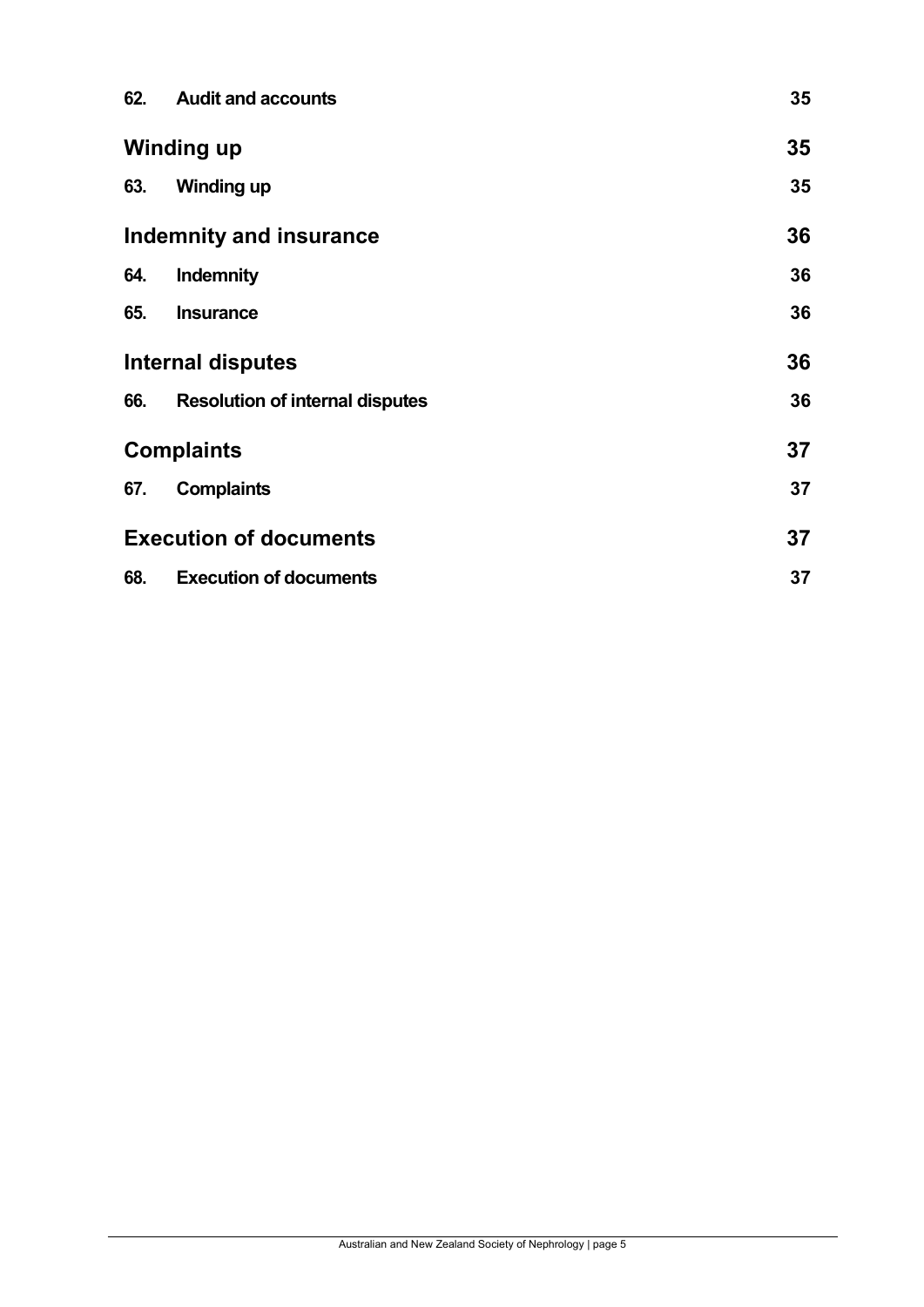# <span id="page-5-0"></span>**Preliminary**

#### <span id="page-5-1"></span>1. Defined terms

1.1 In this Constitution unless the contrary intention appears:

**ACNC Act** means the *Australian Charities and Not-for-profits Commission Act 2012* (Cth) or any other legislation relating to the establishment or operation of an Australian charities commission and/or a national regulatory framework for the not-for-profit sector, as modified or amended from time to time and includes any regulations made under that Act or any other such legislation and any rulings or requirements of the Commissioner of the Australian Charities and Not-for-profits Commission under that Act, or any commissioner or body under any other such legislation, having application to the Society.

**Affiliate Member** means a person admitted to membership of the Society as an affiliate member.

**Applicable Not-for-Profit Law** means any law relating to the regulation of charities or notfor- profit entities applicable to the Society, including each Charitable Fundraising Act, the Tax Act, section 150 of the Corporations Act and the ACNC Act.

**Associate Member** means a person admitted to membership of the Society as an associate member.

**Auditor** means the Society's auditor.

**By-Laws** means the By-Laws of the Society passed pursuant to this Constitution.

**Charitable Fundraising Act** means the legislation of any State or Territory of Australia, or the Commonwealth of Australia, regulating the raising of funds for charitable purposes and applicable to the Society, which may, for example, include the *Charitable Fundraising Act 1991* (NSW) and the *Fundraising Appeals Act 1998* (Vic).

**Constitution** means the constitution of the Society as amended from time to time.

**Corporations Act** means the *Corporations Act 2001* (Cth) as modified or amended from time to time and includes any regulations made under that Act and any exemption or modification to that Act applying to the Society.

**Council** means all or some of the Councillors acting as a board.

**Councillor** includes any person occupying the position of member of the Council of the Society.

**Honorary Executive Officer** means the person appointed by the Council to perform the duties of the honorary executive officer for the time being.

**Honorary Member** means a person admitted to membership of the Society as an honorary member.

**Honorary Treasurer** means a person appointed by the Council to perform the duties of the honorary treasurer for the time being.

**Life Member** means a person admitted to membership of the Society as a life member.

**Member** means a member under clause [7, a](#page-8-4)nd includes an Ordinary Member, an Associate Member, an Honorary Member, a Life Member and an Affiliate Member.

**Member Councillor** means a member of the Society who is a Councillor.

**Non-member Councillor** means a Councillor who is not a member of the Society.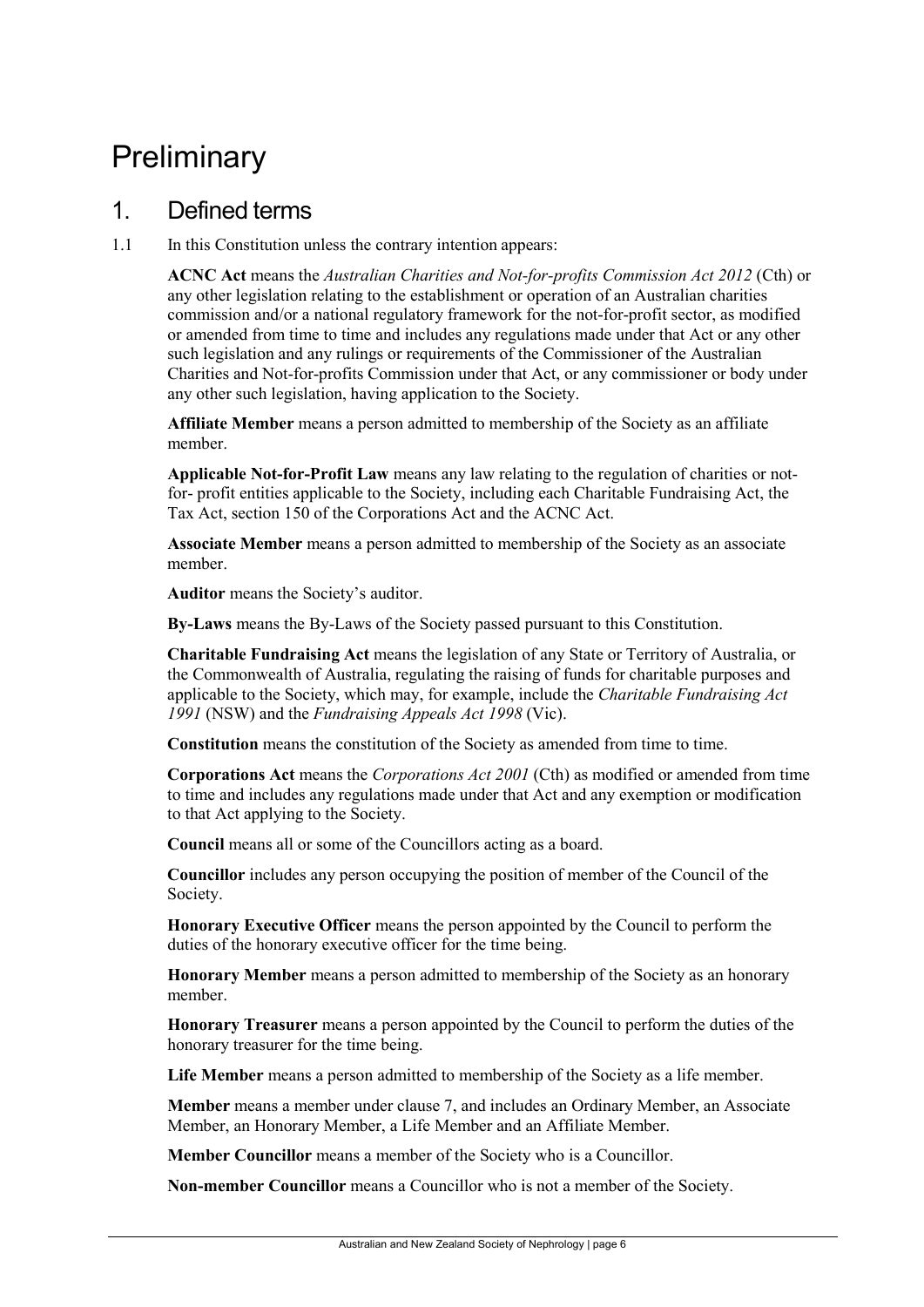**Office Bearer** has the meaning given by clause [39 \(](#page-25-1)being a person appointed to any position or office in the Society other than auditor or any employed position or office).

**Ordinary Member** means an individual admitted to membership of the Society as an ordinary member.

**President** means the president of the Society.

**President Elect** means the president elect of the Society.

**Register** means the register of Members of the Society.

**Seal** means the Society's common seal (if any).

**Secretary** means any person appointed by the Council to perform any of the duties of a secretary of the Society and if there are joint secretaries, any one or more of those joint secretaries.

**Society** means Australian and New Zealand Society of Nephrology ACN 008 505 502

**State** means a State of Australia, being one of New South Wales, Tasmania, South Australia, Queensland, Victoria or Western Australia.

**Tax Act** means the *Income Tax Assessment Act 1997* (Cth) as modified or amended from time to time and includes any regulations made under that Act and any rulings or requirements of the Commissioner of Taxation of the Commonwealth of Australia having application to the Society.

**Territory** means either of the Australian Capital Territory or the Northern Territory.

1.2 In this Constitution, except where the context otherwise requires, an expression in a clause of this Constitution has the same meaning as in the Corporations Act. Where the expression has more than one meaning in the Corporations Act and a provision of the Corporations Act deals with the same matter as a clause of this Constitution, that expression has the same meaning as in that provision.

#### <span id="page-6-0"></span>2. Interpretation

- 2.1 In this Constitution, except where the context otherwise requires:
	- (a) the singular includes the plural and vice versa, and a gender includes other genders;
	- (b) another grammatical form of a defined word or expression has a corresponding meaning;
	- (c) a reference to a clause, paragraph, schedule or annexure is to a clause or paragraph of, or schedule or annexure to, this Constitution, and a reference to this Constitution includes any schedule or annexure;
	- (d) a reference to a document or instrument includes the document or instrument as novated, altered, supplemented or replaced from time to time;
	- (e) a reference to a statute, ordinance, code or other law includes regulations and other instruments under it and consolidations, amendments, re-enactments or replacements of any of them;
	- (f) a reference to **A\$**, **\$A**, **dollar** or **\$** is to Australian currency;
	- (g) the meaning of general words is not limited by specific examples introduced by **including**, **for example** or similar expressions;
	- (h) a reference to **applicable law** includes the applicable law and any applicable authorisation or licence granted thereunder; and
	- (i) a reference to "in writing" includes writing transmitted electronically.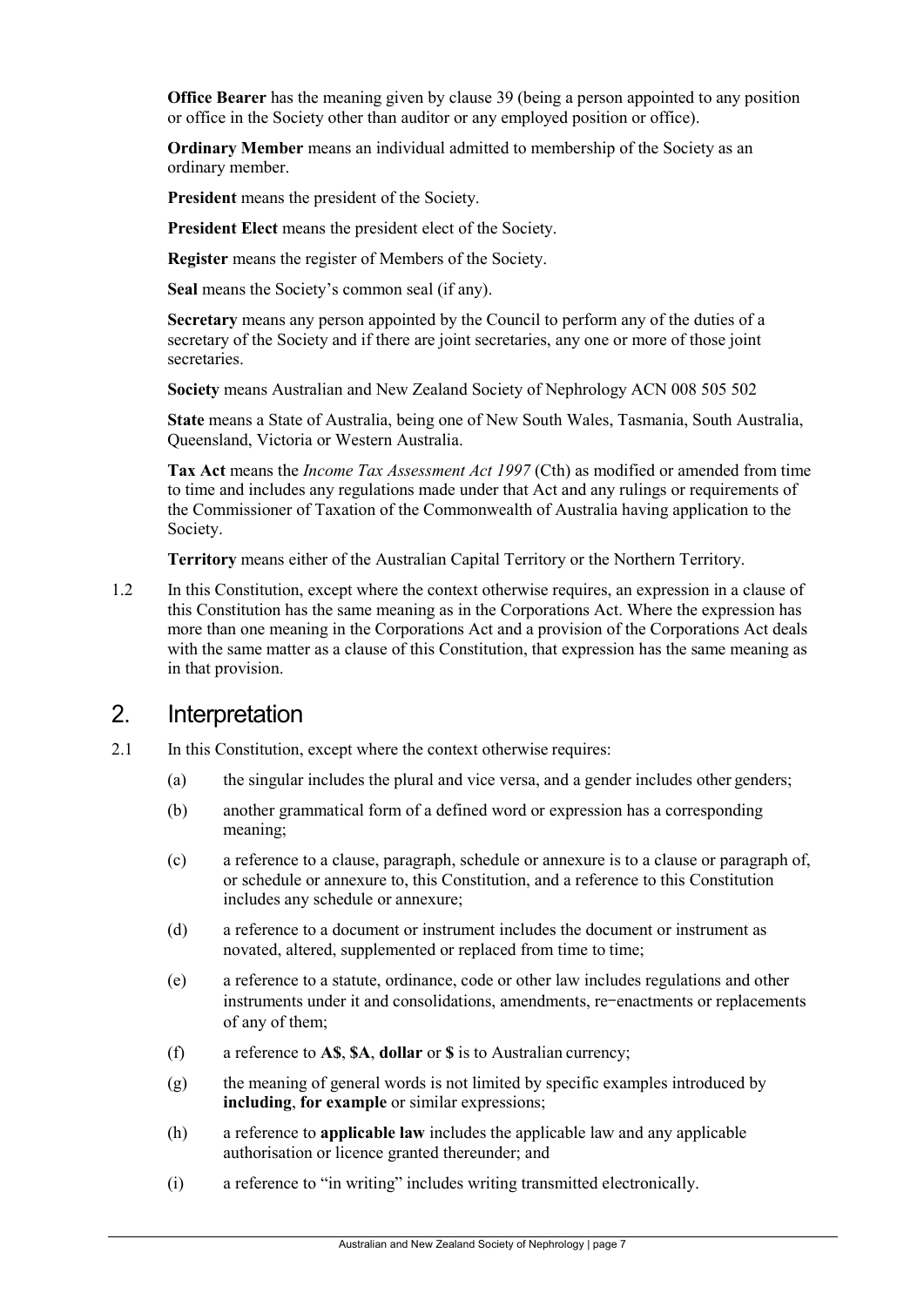- 2.2 Headings are for ease of reference only and do not affect interpretation.
- 2.3 For the purposes of this Constitution, if the provisions of the Corporations Act and this Constitution conflict on the same matter, the provisions of the Corporations Actprevail.

#### <span id="page-7-0"></span>3. Replaceable rules

To the extent permitted by law, the replaceable rules in the Corporations Act do not apply to the Society.

# <span id="page-7-1"></span>**Objects**

# <span id="page-7-2"></span>4. Objects

- 4.1 The objects of the Society are, in Australia and New Zealand, and such other places as the Council thinks appropriate including the Asia Pacific region, to:
	- 4.1.1 promote the highest quality health care and patient safety in relation to kidney health and kidney disease through education, training, advocacy and research;
	- 4.1.2 educate and train future generations of nephrologists, kidney researchers and health professionals;
	- 4.1.3 for health professionals practising in the areas of nephrology, or the promotion and maintenance of kidney health or the treatment of kidney disease more generally:
		- a. maintain professional standards and ethics through continuing professional development and other activities;
		- b. bring them together for their common benefit and for scientific discussions;
		- c. develop them as clinicians, teachers and researchers;
		- d. enhance professional practice and support for all members including those practising in rural and remote settings;
	- 4.1.4 foster opportunities for professional engagement in the Society's governance or other activities, having regard to the principles of gender equity and diversity (and any related policies and targets) and social accountability;
	- 4.1.5 encourage eligible Aboriginal and Torres Strait Islander and Māori clinicians and researchers to be members of the Society, and identify opportunities for their professional development;
	- 4.1.6 increase the evidence and knowledge on which the practice of nephrology, the maintenance of kidney health and the treatment of kidney disease, are based through research (basic, clinical, population health, and health services research) and dissemination of new knowledge and innovation to health professionals and the community;
	- 4.1.7 advocate on any issue which promotes improved kidney health for all people, or improved care and treatment of people with kidney disease, including in partnership with Aboriginal and Torres Strait Islander and Māori communities and other health consumers;
	- 4.1.8 promote cooperation with organisations and individuals, that have objectives similar to the Society in Australia and New Zealand, as well as internationally, including relevant peak consumer organisations;
	- 4.1.9 to do all such other things that may be ancillary to, or conducive to the attainment of, and not inconsistent with, any of the above; and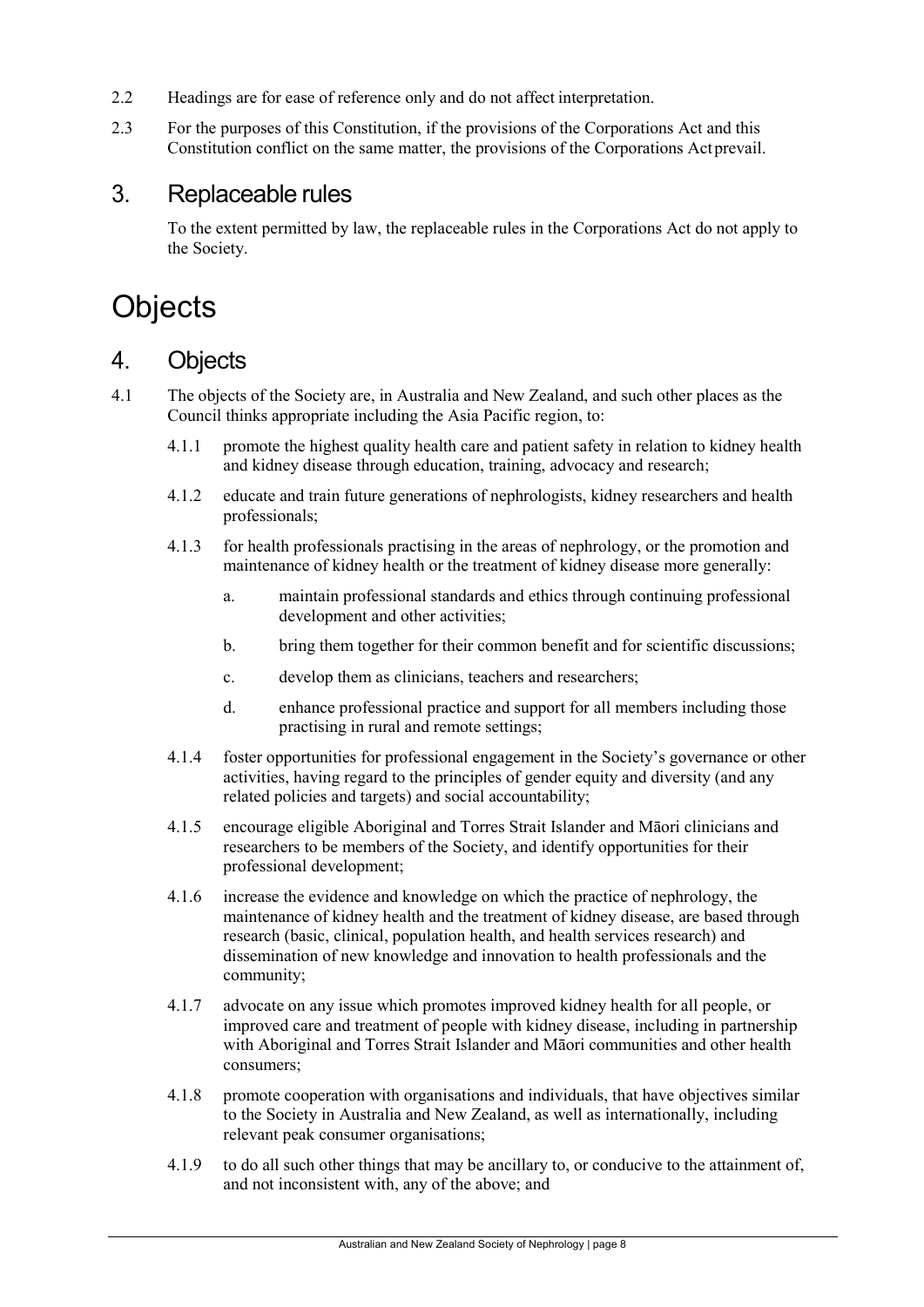- 4.1.10 for the avoidance of doubt and for the purpose of section 150(1)(a) of the Corporations Act, it is confirmed that this Constitution requires the Society to pursue charitable purposes only and to apply its income in promoting those purposes.
- 4.2 In pursuit of the achievement of those objects, the Society shall have all powers and functions necessary or desirable to the maximum extent permitted by law.

# <span id="page-8-0"></span>Income and property of the Society

### <span id="page-8-1"></span>5. Income and property of the Society

- 5.1 The income, profits and assets of the Society will only be applied towards the promotion of the objects of the Society set out in clause [4, a](#page-7-2)nd the Society will not be carried on for the profit or gain of the Members, neither while it is operating nor on a winding up.
- 5.2 No income, profits or assets (whether in money, property or other benefits) will be paid, distributed or transferred directly or indirectly to any Member of the Society except, subject to clause [52, f](#page-30-1)or payments to a Member as genuine compensation for services provided to, or reasonable expenses incurred on behalf of, the Society, or such other payments, distributions or transfers as may be permitted by the Applicable Not-for-Profit Laws.
- 5.3 The Society shall not nor shall any Meeting of members of the Society be or be used as or for the purpose of a medium or venue for or as a means of commercial promotion of any product provided always that nothing in this Constitution shall prevent:
	- (a) the holding of trade exhibitions approved of by the Society in conjunction or association with conference or meetings of or arranged by the Society; or
	- (b) the support of named scholarships, lectureships, professorships, travel grants and awards to be made available to or by any member of the Society; or
	- (c) the Society from accepting the sponsorship and support of any commercial organisation in the carrying out of any of the objects of the Society.

### <span id="page-8-2"></span>6. Receipts

If the Society accepts a gift, contribution or donation of money or property, the Society must give the donor a receipt, and otherwise comply with all applicable laws in relation to any such gift, contribution or donation, including without limitation the Applicable Not-for-Profit Laws.

# <span id="page-8-3"></span>Membership

#### <span id="page-8-4"></span>7. Admission

- 7.1 The number of Members of the Society is unlimited.
- 7.2 The Members of the Society are any persons over the age of 18 years who are admitted to membership in accordance with this Constitution, and whose membership has not ceased pursuant to clause [15.](#page-14-0)
- 7.3 The categories of Members shall be:
	- (a) Ordinary Members;
	- (b) Honorary Members;
	- (c) Life Members;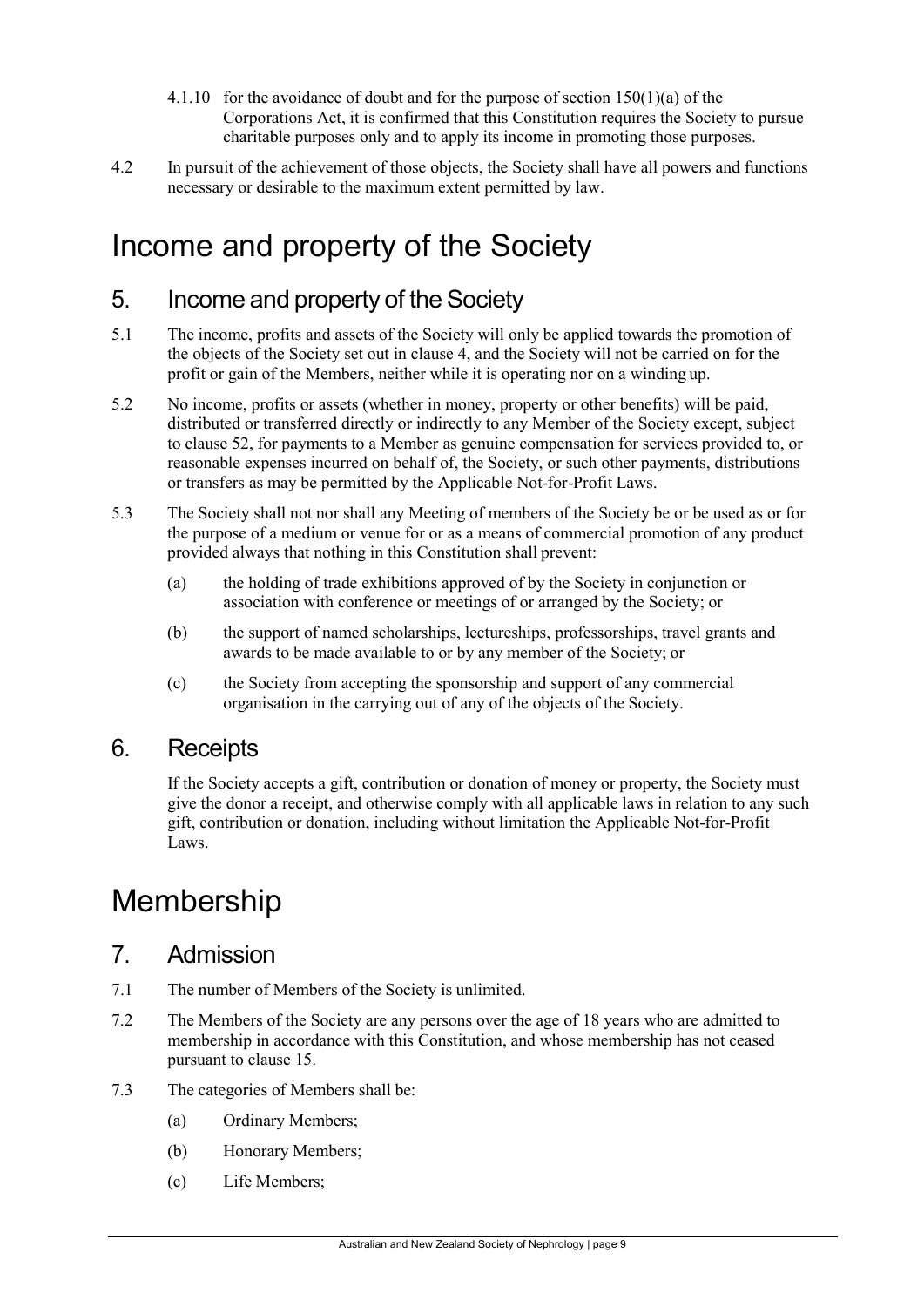- (d) Associate Members;
- (e) Affiliate Members; and
- (f) such other categories of Members as may be created from time to time by the Society in general meeting pursuant to clause [7.4.](#page-9-0)
- <span id="page-9-0"></span>7.4 Subject to this Constitution and applicable law (including the Corporations Act), the Society in general meeting may by ordinary resolution from time to time determine, vary and replace:
	- (a) the classes of membership of the Society (including the rights attaching, or not attaching, to a particular class of membership); and
	- (b) the qualifications for admission, and continued membership, in a particular class of membership.
- 7.5 Every applicant for ordinary membership and associate membership of the Society must complete and submit to the Honorary Executive Officer a form of application for admission framed in such terms as the By-Laws for the time shall require together with such evidence as the Council shall determine as to his/her qualifications for membership. Where required by Council, an application shall be supported by references in a required form supplied by two Members of the Society to whom the applicant for membership is personally known.
- <span id="page-9-2"></span>7.6 The Councillors or their delegate (who may be the Honorary Executive Officer) will consider the application for membership as soon as convenient after the application is received. In considering an application for membership, the Councillors or their delegate may:
	- (a) accept or reject the application (and, if they accept the application, the Councillors or their delegate shall determine (subject to clauses [8.1,](#page-10-4) [9,](#page-10-1) [10,](#page-10-2) [11 a](#page-10-3)nd [12\)](#page-11-3) whether the applicant is to be admitted as an Ordinary Member, Associate Member, Honorary Member, Life Member, Affiliate Member (or such other category of membership as may exist at that time); or
	- (b) ask the applicant to give more evidence of eligibility or suitability formembership.
- <span id="page-9-1"></span>7.7 If the Council or its delegate ask for more evidence under clause [7.6\(b\), t](#page-9-1)heir determination of the application for ordinary membership is deferred until the evidence is given.
- 7.8 The Council (or its delegate) does not have to give any reason for rejecting an application for membership, nor for any determination whether to admit an applicant as an OrdinaryMember, Associate Member, Honorary Member, Life Member, Affiliate Member or other category of Member, under clause [7.6\(a\).](#page-9-2)
- <span id="page-9-4"></span>7.9 As soon as practicable following acceptance of an application for membership by the Council or its delegate under clause [7.6\(a\),](#page-9-2) the Secretary will:
	- (a) send, or cause to be sent to, the applicant written notice of the acceptance (and, unless it accompanied the applicant's application for membership, request payment of any entrance fee or first annual subscription payable by the applicant); and
	- (b) subject to the Society's receipt of any entrance fee or first annual subscription payable by the applicant (and the Council or its delegate not having cancelled their acceptance under clause [7.10\)](#page-9-3), cause to be entered, the applicant's name in the Register (as an Ordinary Member, Associate Member, Honorary Member, Life Member, Affiliate Member or other existing category of Member, as the case may be), whereupon the applicant becomes a Member.
- <span id="page-9-3"></span>7.10 If an entrance fee or first annual subscription payable by an applicant for membership is not paid within 60 days after the date the applicant is notified of acceptance of their application for membership, the Council or their delegate may cancel their acceptance of the applicant for membership of the Society.
- 7.11 The rights and privileges of every Member are personal to each Member and are not transferable by the Member's own act or by operation of law.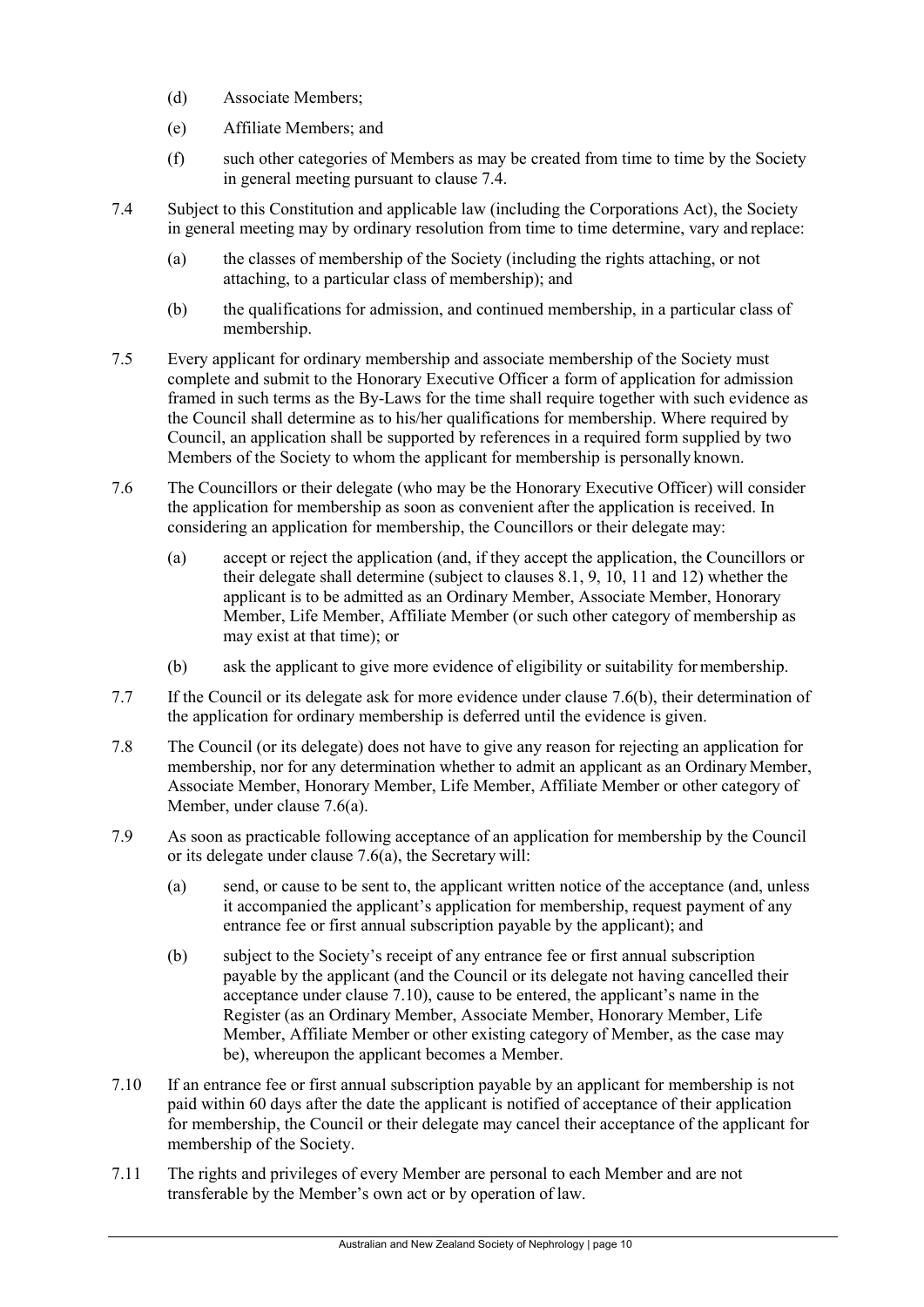# <span id="page-10-0"></span>8. Ordinary Membership

- <span id="page-10-4"></span>8.1 Subject to clauses [9,](#page-10-1) [10,](#page-10-2) [11 a](#page-10-3)nd [12,](#page-11-3) applications for ordinary membership of the Society:
	- (a) may be made by any person:
		- (i) who is ordinarily resident in Australia or New Zealand; and
		- (ii) who in the opinion of the Council:
			- (A) holds an appropriate university degree;
			- (B) has an equivalent qualification; or
			- (C) is otherwise qualified; and
		- (iii) who is actively engaged in the clinical practice, treatment, teaching, research or study of kidney function or disease;
	- (b) must be in writing, signed by the applicant and in a form approved by, and containing the information required by, the Council in their absolute discretion; and
	- (c) may (and if the Council so determine, shall) be accompanied by any entrance fee or first annual subscription payable by the applicant if their application is accepted.
- <span id="page-10-5"></span>8.2 Ordinary Members shall be entitled to such privileges of membership of the Society under this Constitution (including that of voting as members of the Society) as may be determined from time to time by the Council.
- 8.3 Nothing in this clause affects the membership status of any person who was an existing Ordinary Member at the time of adoption of this Constitution.

### <span id="page-10-1"></span>9. Associate Membership

- 9.1 Associate Members of the Society may be elected by the Council from Ordinary Members of the Society who since being admitted to Ordinary Membership have ceased tobe resident in Australia or New Zealand for a period of twelve (12) months prior to the date on which any such Member applied for Associate Membership.
- 9.2 Associate Membership may also be granted to applicants who do not reside in Australia and New Zealand and who, in the opinion of Council, hold qualifications comparable to those required for admission to ordinary membership.
- 9.3 Associate Members shall be entitled to such privileges of membership of the Society under this Constitution (other than that of voting as members of the Society) as may be determined from time to time by the Council.

### <span id="page-10-2"></span>10. Honorary Membership

- 10.1 Honorary Members of the Society may be elected from distinguished persons of any country who have contributed materially to the advancement of nephrology and on whom the Society desires to confer honour.
- 10.2 Honorary Members shall be elected in such manner as may be determined by the Council from time to time and Honorary Members so elected shall be entitled to such privileges of membership of the Society (other than that of voting as members of the Society) as may be determined from time to time by the Council.

### <span id="page-10-3"></span>11. Life Membership

11.1 Life Members of the Society may be elected from distinguished Members of the Society on whom the Society desires to confer honour and who in the opinion of Members, have: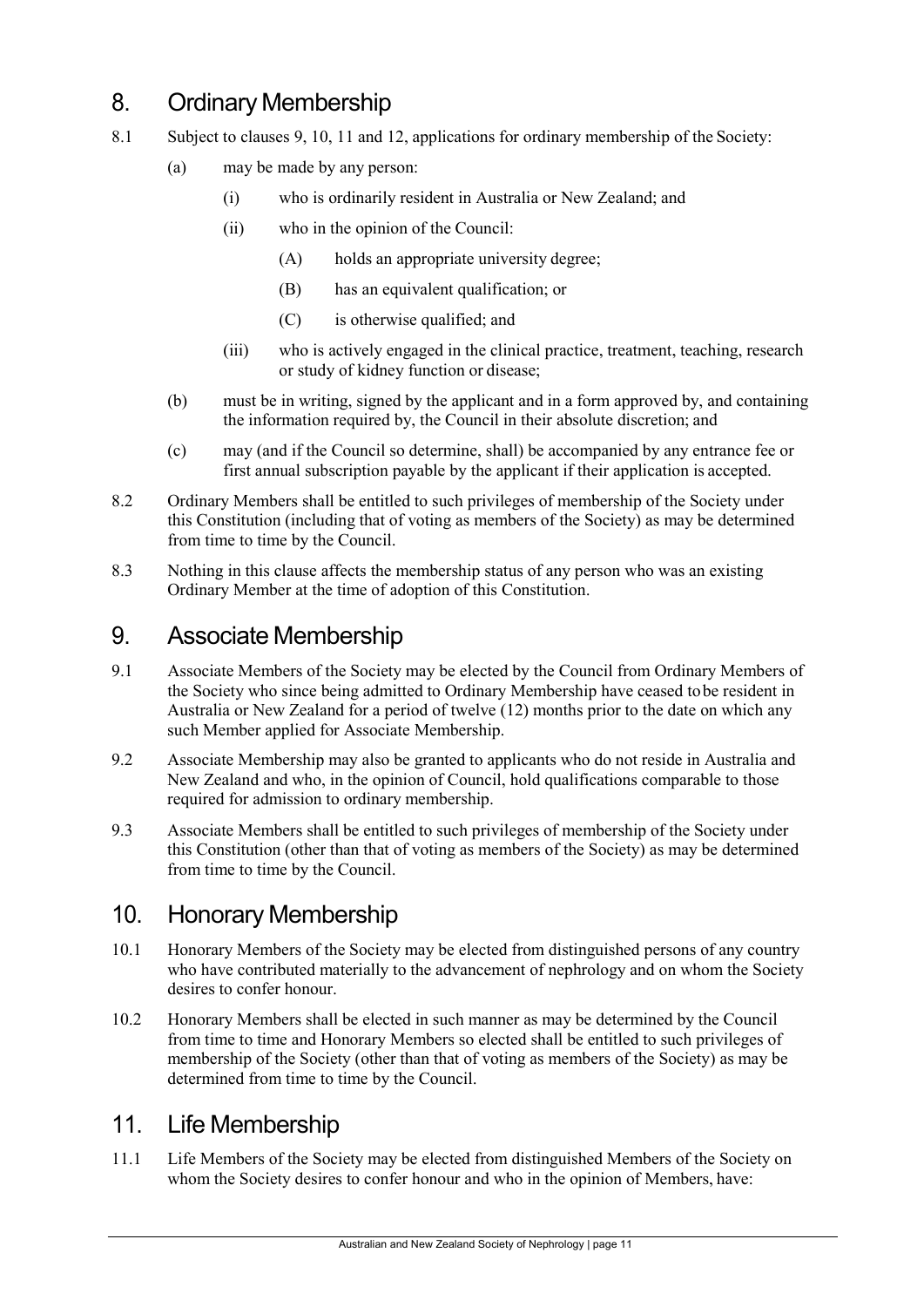- (a) contributed materially to the advancement of nephrology; and
- <span id="page-11-3"></span>(b) rendered exceptional services to the Society.
- 11.2 Life Members may be elected at any general meeting of the Society upon any member giving notice as required by clause [18.](#page-15-3) Life Members shall have all the same rights as an Ordinary Member but shall retain such membership for life.

# <span id="page-11-0"></span>12. Affiliate Membership

- 12.1 Applications for Affiliate Membership of the Society may be made by any person:
	- (a) who is ordinarily resident in Australia or New Zealand; and
	- (b) who in the opinion of the Council has been engaged in the clinical practice of the broad field of kidney function or disease, or who has demonstrated particular interest in kidney function or disease; or
	- (c) who is a full member of an affiliated society as determined by the Council.
- 12.2 Applications for Affiliate Membership of the Society:
	- (a) must be in writing, signed by the applicant and in a form approved by, and containing the information required by, the Council in their absolute discretion; and
	- (b) may (and if the Council so determine, shall) be accompanied by any entrance fee or first annual subscription payable by the applicant if their application is accepted.
- 12.3 Affiliate Members shall be entitled to such privileges of membership of the Society under this Constitution (other than that of voting as members of the Society) as may be determined from time to time by the Council.
- 12.4 Nothing in this clause affects the membership status of any person who was an existing Affiliate Member at the time of adoption of this Constitution.

# <span id="page-11-1"></span>13. Notifications by Members

A Member must promptly notify the Secretary in writing of:

- (a) any change in their qualifications to be a Member; and
- (b) a change in their name, address or electronic mail address.

### <span id="page-11-2"></span>14. Entrance fees and annual subscriptions

- <span id="page-11-5"></span><span id="page-11-4"></span>14.1 The:
	- (a) Council may, in its absolute discretion, determine:
		- (i) that an entrance fee is payable:
			- (A) by any applicant; or
			- (B) by any class or sub-class of applicants (with such class or sub-class to be defined by reference to particular circumstances, specified criteria or other distinguishing characteristics as may be specified from time to time);
		- (ii) the amount of any such fee;
		- (iii) the manner of payment; and
		- (iv) the due date for payment of any such fee; and
	- (b) Society in general meeting may determine: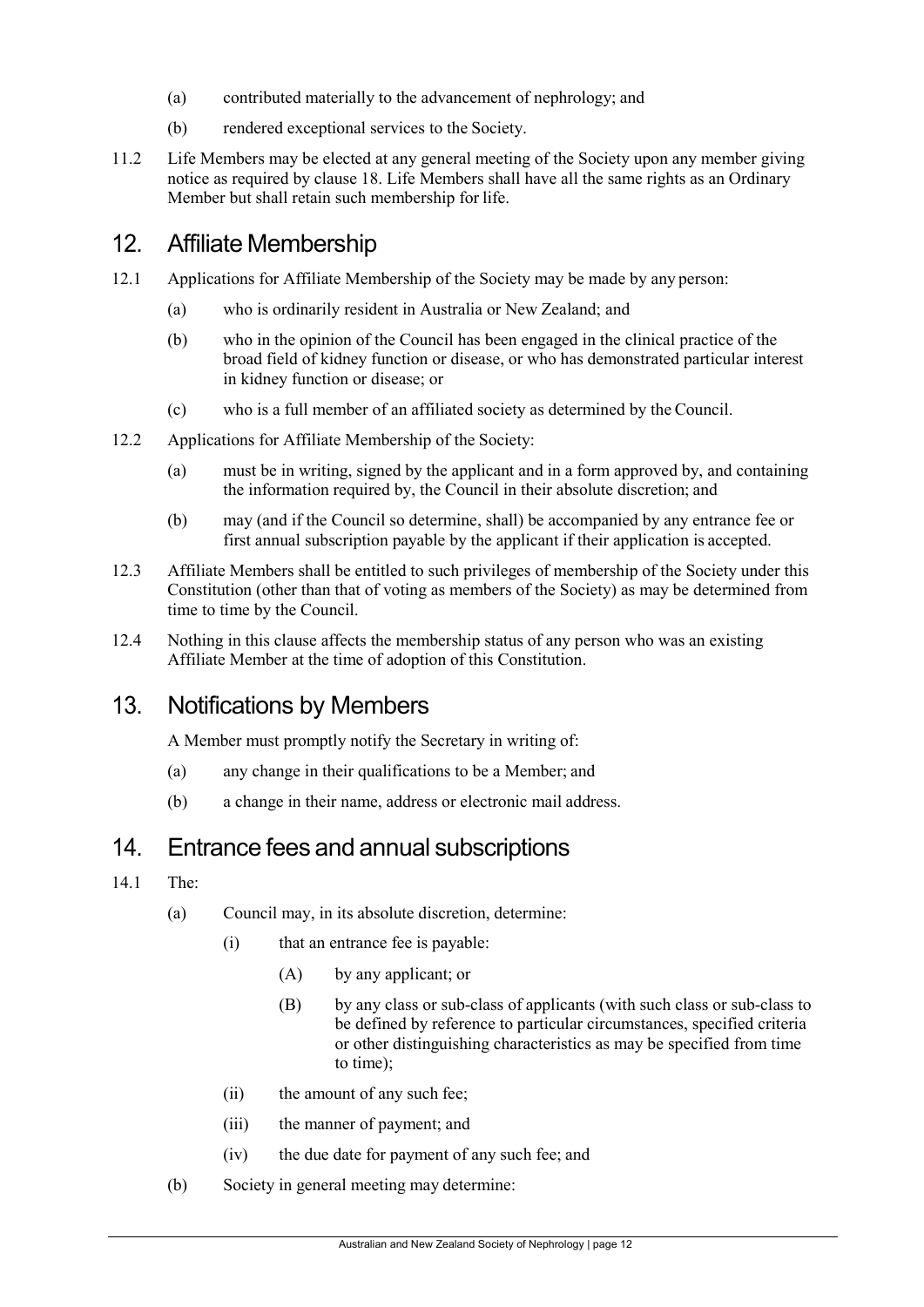- (i) that an annual subscription is payable:
	- (A) by each Member; or
	- (B) by a particular class or sub-class or category of Members (with such class or sub-class to be defined by reference to particular circumstances, specified criteria or other distinguishing characteristics as may be specified from time to time);
- (ii) the amount of any such fee;
- (iii) the period for which it applies;
- (iv) the manner of payment; and
- (v) the due date for payment of any such fee; and
- (c) in any event, no such fees shall be payable by an Honorary Member or Life Member or an applicant for either such category of membership.
- <span id="page-12-0"></span>14.2 The Council may from time to time:
	- (a) suspend any determination made under clause [14.1\(a\) f](#page-11-4)or a particular applicant or class or classes of applicants (in which case no entrance fee will be payable by the applicant); or
	- (b) revoke any determination made under clause [14.1\(a\),](#page-11-4) in which case entrance fees will not thereafter be payable by applicants from the effective date of the revocation but:
		- (i) any applicant whose application is accepted will not, unless the Council determines otherwise, be entitled to any refund (or part refund) of any entrance fee paid to the Society before the effective date of the revocation; and
		- (ii) the Council may subsequently make a new determination under clause  $14.1(a)$  at any time.
- <span id="page-12-1"></span>14.3 The Society in general meeting may from time to time:
	- (a) suspend any determination made under clause [14.1\(b\) f](#page-11-5)or a particular annual subscription period or particular annual subscription periods (in which case no annual subscription will be payable by a Member in respect of that period or those periods); or
	- (b) suspend any determination made under clause [14.1\(b\) f](#page-11-5)or a particular Member, or class or sub-class or category of Members, in respect of a specified annual subscription period or periods (in which case no annual subscription will be payable by that Member, or a Member of that class or sub-class or category, in respect of the specified period of suspension);
	- (c) revoke any determination made under clause [14.1\(b\),](#page-11-5) in which case annual subscriptions will not thereafter be payable by Members from the effective date of the revocation but:
		- (i) Members will not, unless the Council determines otherwise, be entitled to any refund (or part refund) of any annual subscription paid to the Society before the effective date of the revocation; and
		- (ii) the Society in general meeting may subsequently make a new determination under clause [14.1\(b\) a](#page-11-5)t any time.
- 14.4 Subject to clause [14.2, i](#page-12-0)f under clause [14.1\(a\) t](#page-11-4)he Council determines that an entrance fee is payable by an applicant or class or sub-class of applicants: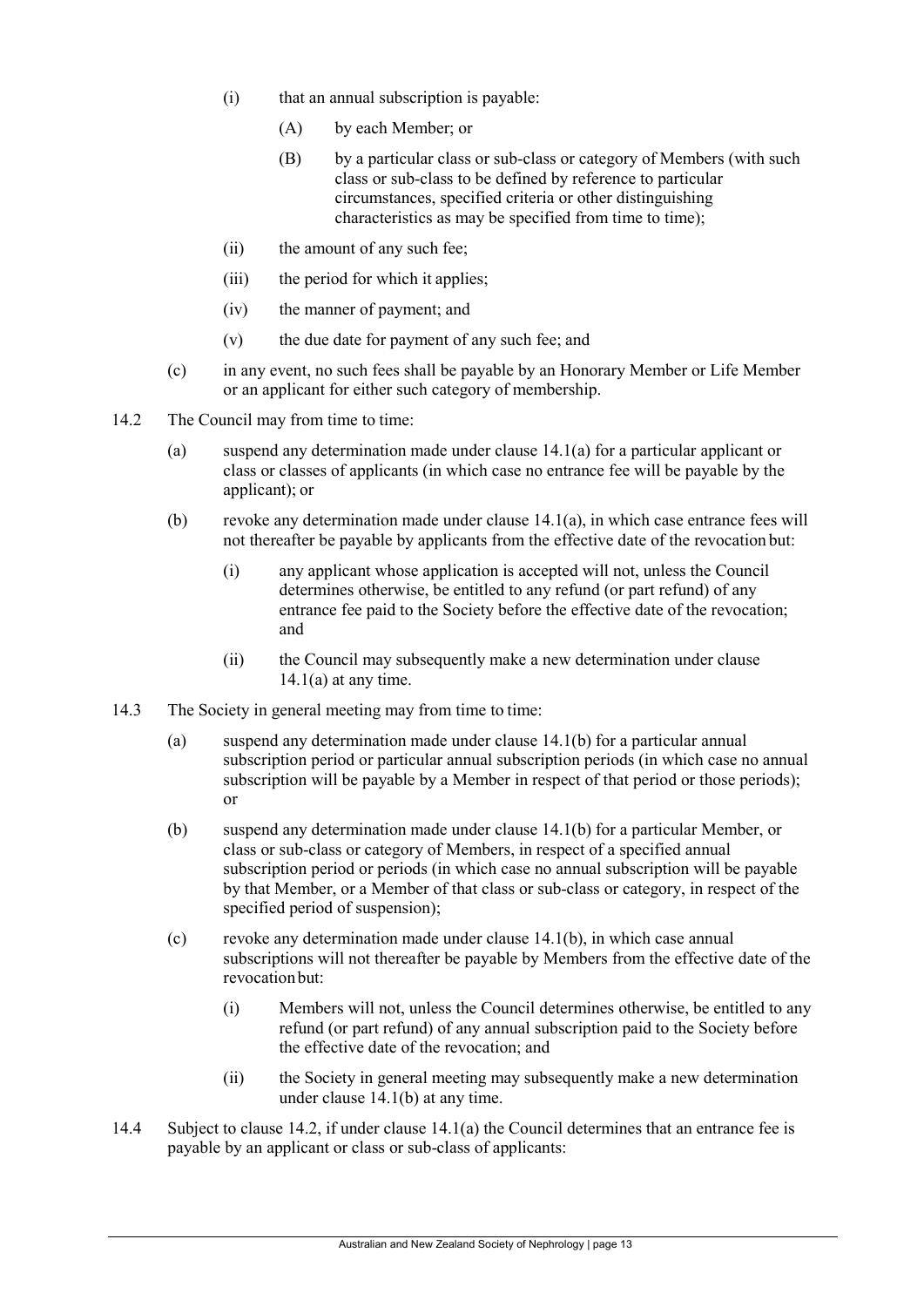- (a) the Council shall, in its absolute discretion, determine the amount of the entrance fee payable by each applicant required to pay such entrance fee (which amount they may vary from time to time and as between applicants or classes of applicants); and
- (b) any such entrance fee payable by an applicant shall be payable either with their application for membership or, subject to any determination of the Council under clause [8.1\(c\), w](#page-10-5)ithin 60 days after the date the applicant is notified under clause [7.9\(a\) o](#page-9-4)f the acceptance of their application for membership.
- <span id="page-13-2"></span><span id="page-13-1"></span><span id="page-13-0"></span>14.5 Subject to claus[e14.3,](#page-12-1) if under clause [14.1\(b\) i](#page-11-5)t is determined that an annual subscription is payable by each Member or a particular class or sub-class of Members:
	- (a) the Society in general meeting shall determine the amount of the annual subscription payable by each Member required to pay such annual subscription (which amount the Society in general meeting may vary from time to time, and as between classes, subclasses or categories of Members or individual Members), provided that if the Society in general meeting has not made such a determination, the Council shall make such a determination which shall be effective until the Society in general meeting makes such a determination;
	- (b) unless otherwise determined by the Society in general meeting, the annual subscription period will commence on 1 February of each year, and, subject to clause [14.5\(d\),](#page-13-0) the annual subscription will be due in advance within 60 days after this date;
	- (c) the first annual subscription payable by a person who is a Member at the time a determination is made under clause [14.1\(b\) t](#page-11-5)hat an annual subscription is payable by such Member (or such a Member) will be payable:
		- (i) if the determination is that annual subscriptions will be payable commencing with effect from the next annual subscription period after the determination, in accordance with clause [14.5\(b\);](#page-13-0)
		- (ii) if the determination is that annual subscriptions will be payable commencing immediately, including in respect of the current annual subscription period, within 60 days after the date the Society notifies the Member of the determination and the amount payable (which amount the Society in general meeting may determine shall only be a fraction of the normal annual subscription for a full year);
	- (d) in the case of an applicant who is to be admitted as a Member after the making of a determination under clause [14.1\(b\) t](#page-11-5)hat an annual subscription is payable by such Member (or such a Member):
		- (i) the first annual subscription shall be payable by the applicant either with their application for membership or, subject to any determination of the Council under clause [8.1\(c\), w](#page-10-5)ithin 60 days after the date the applicant is notified under clause [7.9\(a\) o](#page-9-4)f the acceptance of their application for membership; and
		- (ii) if the applicant is to be admitted as a Member at a date more than 6 months after the start of the applicable annual subscription period, the Council or its delegate may determine that they will pay only one-half of the annual subscription until their next annual subscription falls due; and
	- (e) if a Member who is required to do so does not pay their annual subscription within 12 months after it becomes due, the Council:
		- (i) will give the Member notice of that fact; and
		- (ii) if the subscription remains unpaid 21 days from the date of that notice, may declare that Member's membership forfeited.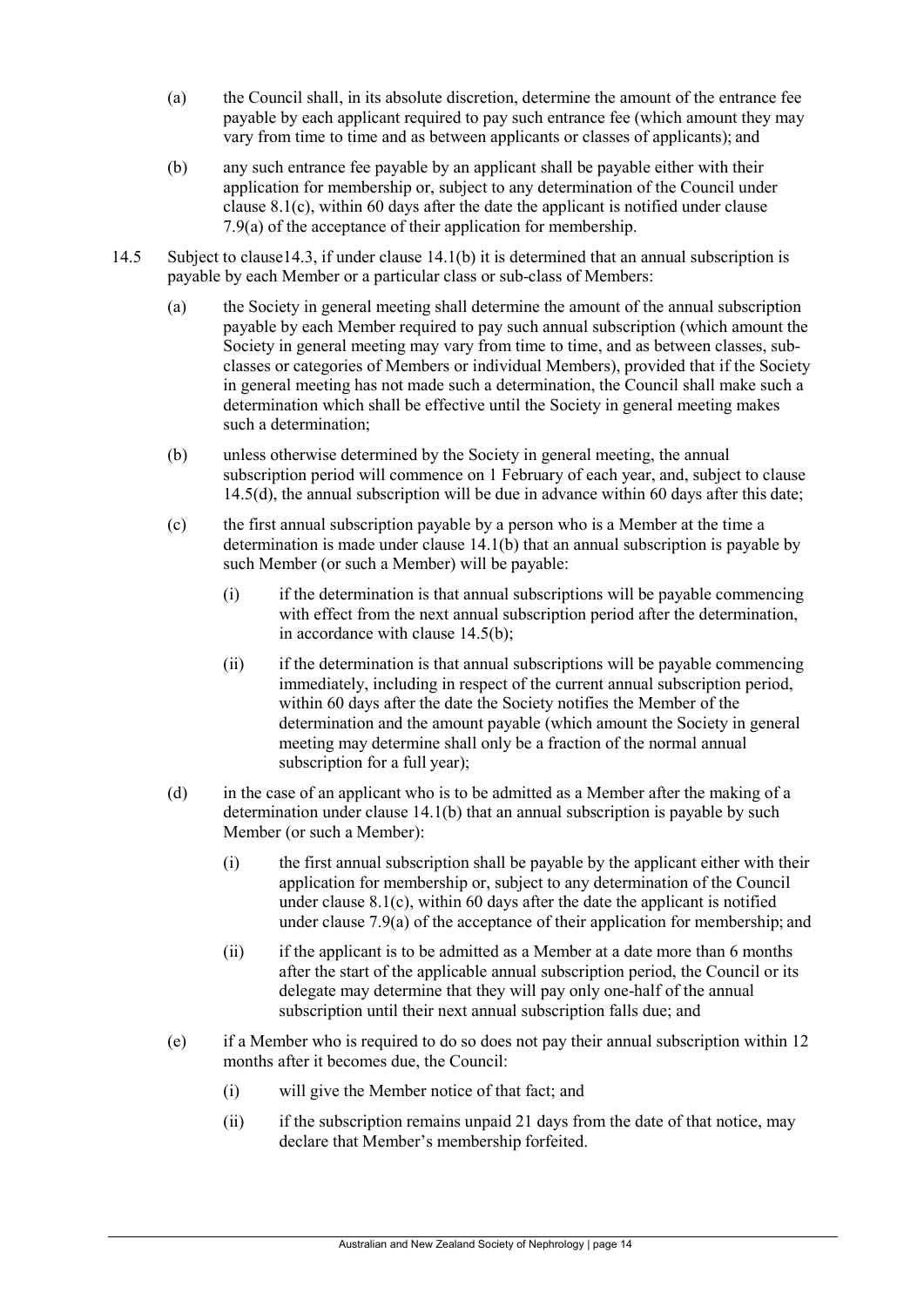# <span id="page-14-0"></span>15. Ceasing to be a Member

- <span id="page-14-2"></span>15.1 A Member's membership of the Society will cease:
	- (a) if the Member gives the Secretary two months written notice of resignation, from the expiration of that notice;
	- (b) if the Member is expelled from membership by resolution of the Society as provided for in clause [15.2.](#page-14-1)
	- (c) if their membership is forfeited under clause  $14.5(e)(ii)$ ; or
	- (d) if the Member:
		- (i) dies;
		- (ii) ceases to retain any of the qualifications rendering him/her eligible for admission to membership of the Society;
		- (iii) becomes permanently mentally incapacitated or whose person or estate is liable to be dealt with in any way under the laws relating to guardianship;
		- (iv) is convicted of an indictable offence.
- <span id="page-14-1"></span>15.2 The Society may expel any Member whose conduct is in the opinion of the Council detrimental to the Society or to the interest of the Society or brings the Society into disrepute or contempt or who wilfully and persistently refuses to comply with or has committed a wilful breach of this Constitution or any of the By-Laws of the Society.
	- (a) Such Member may be expelled from membership of the Society by Resolution by the Society in general meeting specifying the ground of expulsion and declaring that the Member be expelled.
	- (b) Provided always that a Member shall not be expelled from membership of the Society unless a resolution is passed by a majority of not less than two-thirds of the Members of the Society present in person and voting at a meeting called to consider the matter and of which meeting such member shall have been given at least 28 days' notice.
	- (c) Such notice shall state the purpose of the meeting and what is alleged against the member concerned and such members shall be entitled to attend the meeting with or without counsel or solicitor and be given the opportunity of stating his/her case to the meeting or to submit in writing any explanation concerning what is alleged against him/her provided always however that such written submissions shall have been delivered to the Honorary Executive Officer by not later than fourteen days prior to the date of the meeting.
- 15.3 Any Member ceasing to be a Member:
	- (a) will cease to be entitled to any of the rights and privileges of a Member and will have no right to or claim upon the property or funds of the Society;
	- (b) will not be entitled to any refund (or part refund) of any entrance fee or annual subscription unless otherwise determined by the Council;
	- (c) will remain liable for and will pay to the Society all annual subscriptions and moneys which were due at the date of ceasing to be a Member unless otherwise determined by the Council;
	- (d) will not be eligible for re-admission as a Member of the Society until he/she shall have paid all arrears of subscription and any other moneys due from him/her to the Society at the date when his/her former membership ceased unless otherwise determined by the Council; and
	- (e) will not be relieved thereby from liability for the payment of any other moneys due from him/her to the Society under clause [63.](#page-34-3)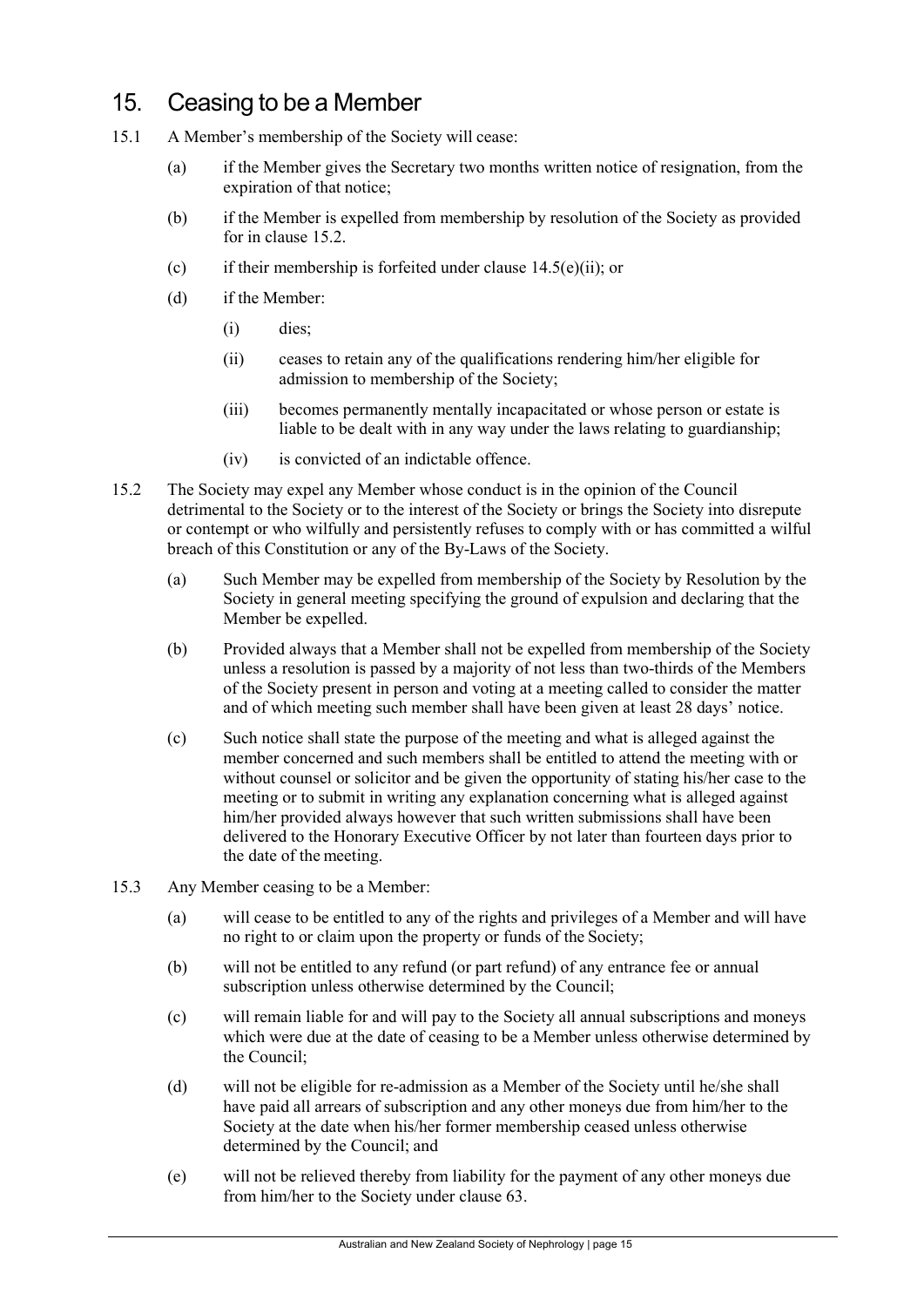# <span id="page-15-0"></span>16. Powers ofattorney

- 16.1 If a Member executes or proposes to execute any document or do any act by or through an attorney which affects the Society or the Member's membership in the Society, that Member must deliver the instrument appointing the Attorney to the Society for notation.
- 16.2 If the Society asks the Member to file with it a certified copy of the instrument for the Society to retain, the Member will promptly comply with that request.
- 16.3 The Society may ask for whatever evidence it thinks appropriate that the power of attorney is effective and continues to be in force.

# <span id="page-15-1"></span>General meetings

# <span id="page-15-2"></span>17. Calling generalmeeting

- 17.1 The President or any two Councillors may, at any time, call a general meeting.
- <span id="page-15-4"></span>17.2 A Member may:
	- (a) only request the Council to call a general meeting in accordance with section 249D of the Corporations Act; and
	- (b) not request or call and arrange to hold a general meeting except under section 249E or 249F of the Corporations Act.
- 17.3 The Council must call an annual general meeting to be held each calendar year to the extent required by, and in accordance with, the Corporations Act.

#### <span id="page-15-3"></span>18. Notice of general meeting

- <span id="page-15-5"></span>18.1 Subject to the provisions of the Corporations Act allowing general meetings to be held with shorter notice, at least 28 days written notice (exclusive of the day on which the notice is served or deemed to be served and of the day for which notice is given) must be given to Members of any general meeting.
- 18.2 A notice calling a general meeting:
	- (a) must specify the place, date and time of the meeting and if the meeting is to be held in two or more places, the technology that will be used to facilitate this;
	- (b) must state the general nature of the business to be transacted at the meeting;
	- (c) must specify a place and facsimile number and may specify an electronic address or other electronic means for the purposes of proxy appointment or proxy appointment authorities;
	- (d) if a special resolution is to be proposed at the meeting, must specify an intention to propose the special resolution and state the resolution; and
	- (e) must comply with the Corporations Act.
- 18.3 A notice of an annual general meeting need not state that the business to be transacted at the meeting includes:
	- (a) the consideration of the annual financial report, Council's report and the Auditor's report;
	- (b) the election of Councillors; or
	- (c) the appointment and fixing of the remuneration of the Auditor.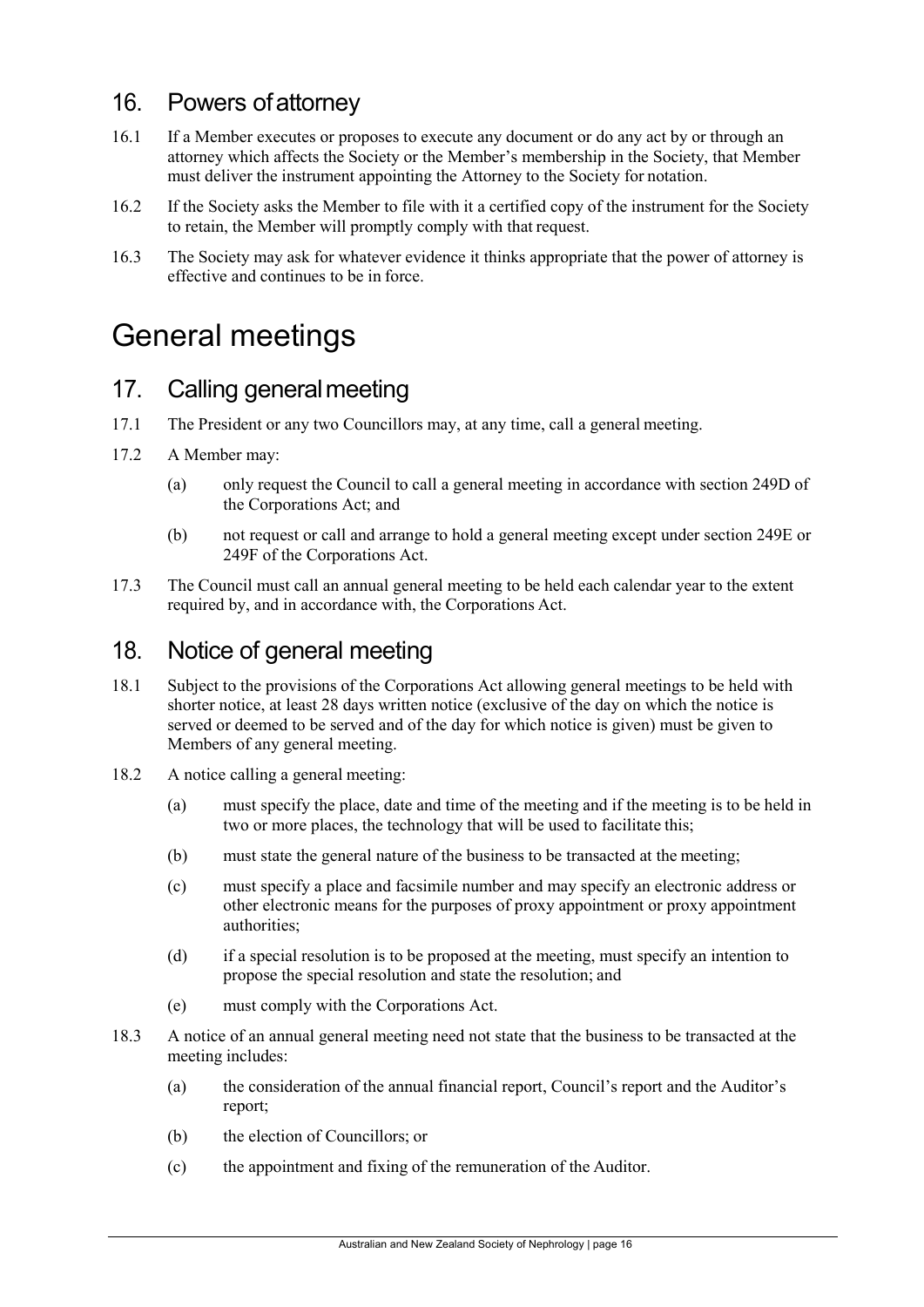- 18.4 The Council may postpone or cancel any general meeting whenever they think fit (other than a meeting called as the result of a request under clause [17.2\)](#page-15-4).
- 18.5 The Council must give notice of the postponement or cancellation of a general meeting to all persons referred to in clause [61.1 e](#page-33-3)ntitled to receive notices from the Society.
- 18.6 The failure or accidental omission to send a notice of a general meeting (including a proxy appointment form) to any Member or the non-receipt of a notice (or form) by any Member does not invalidate the proceedings at or any resolution passed at the general meeting.

# <span id="page-16-0"></span>Proceedings at general meetings

#### <span id="page-16-1"></span>19. Member

In clauses [20,](#page-16-2) [21a](#page-16-3)nd [26, M](#page-18-2)ember includes a Member present in person or by proxy or attorney.

#### <span id="page-16-2"></span>20. Quorum

- 20.1 No business may be transacted at a general meeting unless a quorum of Members who are entitled to vote is present when the meeting proceeds to business.
- 20.2 Save as herein otherwise provided the quorum for a general meeting shall be 10 % of the total membership who is entitled to vote at the time of any such general meeting or 40 Members who are entitled to vote whichever is the less.
- 20.3 If a quorum is not present within 30 minutes after the time appointed for a general meeting:
	- (a) if the general meeting was called on the requisition of Members, it is automatically dissolved; or
	- (b) in any other case:
		- (i) it will stand adjourned to the same time and place seven days after the meeting, or to another day, time and place determined by the Council; and
		- (ii) if at the adjourned general meeting a quorum is not present within 30 minutes after the time appointed for the general meeting, the Members present being not less than two (2) shall be a quorum and may transact the business for which the meeting was called.

#### <span id="page-16-3"></span>21. Chairperson

- 21.1 The President, or in the President's absence the President Elect will be the chairperson at every general meeting.
- <span id="page-16-4"></span>21.2 The Councillors present may elect a chairperson of a general meeting if:
	- (a) there is no President or President Elect; or
	- (b) neither the President nor President Elect is present within 15 minutes after the time appointed for holding the general meeting; or
	- (c) the President and President Elect are unwilling to act as chairperson of the general meeting.
- 21.3 If no election is made under clause [21.2, t](#page-16-4)hen the Members may elect one of the Councillors present as chairperson; or
- 21.4 If there is a dispute at a general meeting about a question of procedure, the chairperson may determine the question.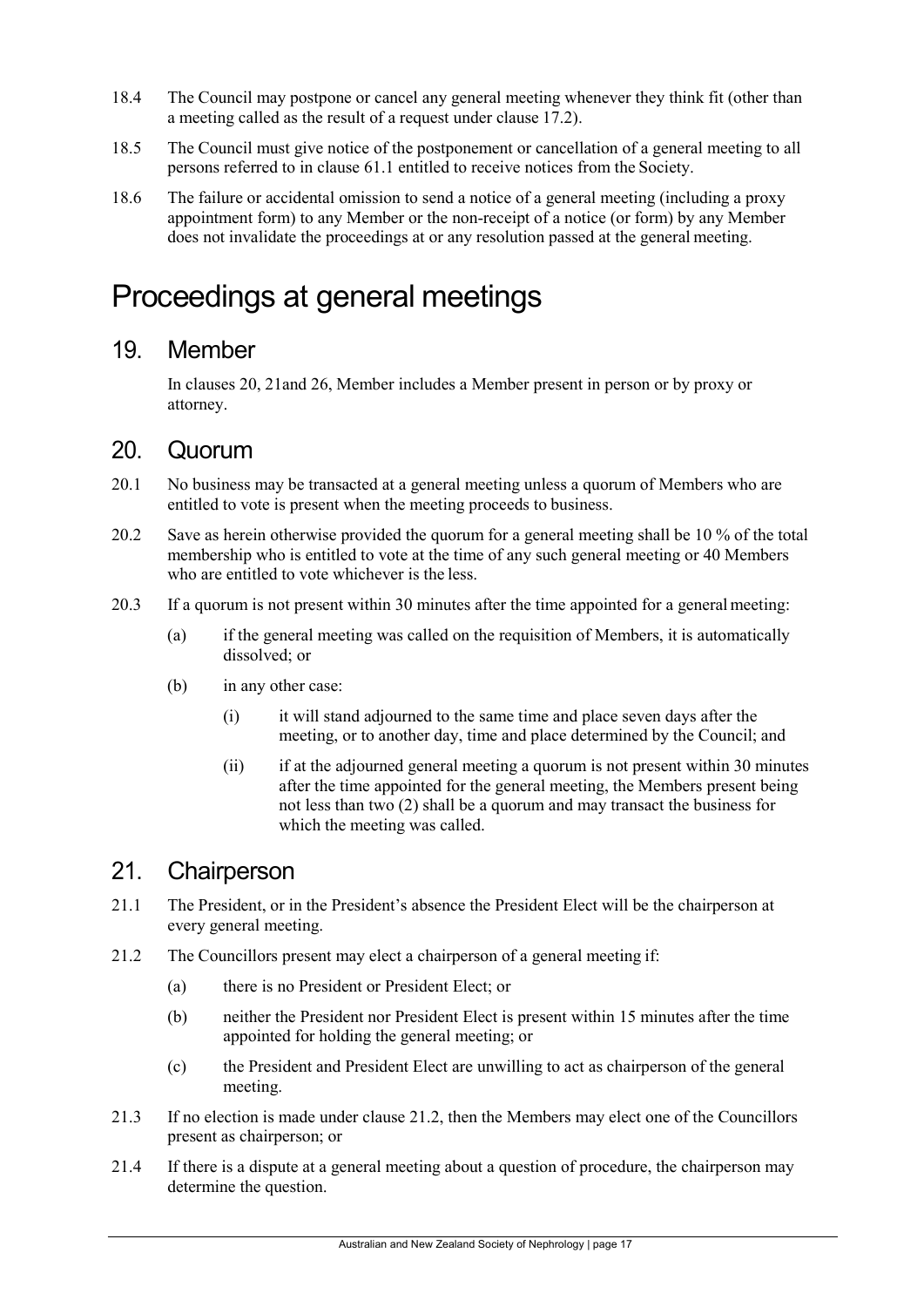21.5 The chairperson of an annual general meeting must allow a reasonable opportunity for the Members as a whole at the meeting to ask questions about or make comments on the management of the Society.

# <span id="page-17-0"></span>22. Adjournment

- 22.1 The chairperson of a general meeting at which a quorum is present:
	- (a) in his or her discretion may adjourn the general meeting with the meeting's consent; and
	- (b) must adjourn the general meeting if the meeting directs him or her to do so.
- 22.2 An adjourned general meeting may take place at a different venue or venues to the initial general meeting.
- 22.3 The only business that can be transacted at an adjourned general meeting is the unfinished business of the initial general meeting.
- 22.4 Notice of an adjourned general meeting must only be given in accordance with clause [18.1 i](#page-15-5)f a general meeting has been adjourned for more than 42 days.

#### <span id="page-17-1"></span>23. Decision on questions

- 23.1 Subject to the Corporations Act in relation to special resolutions, a resolution is carried if a majority of the votes cast on the resolution are in favour of the resolution.
- 23.2 A resolution put to the vote of a meeting is decided on a show of hands unless a poll is demanded in accordance with the Corporations Act.
- 23.3 Unless a poll is demanded:
	- (a) a declaration by the chairperson that a resolution has been carried, carried by a specified majority, or lost; and
	- (b) an entry to that effect in the minutes of the meeting,

are conclusive evidence of the fact without proof of the number or proportion of the votes in favour of or against the resolution.

- 23.4 The demand for a poll may be withdrawn.
- 23.5 A decision of a general meeting may not be impeached or invalidated on the ground that a person voting at the general meeting was not entitled to do so.

### <span id="page-17-2"></span>24. Taking a poll

- 24.1 A poll will be taken when, and in the manner that, the chairperson directs.
- 24.2 The result of the poll will be the resolution of the meeting at which the poll was demanded.
- 24.3 The chairperson may determine any dispute about the admission or rejection of a vote.
- 24.4 The chairperson's determination, if made in good faith, will be final and conclusive.
- 24.5 A poll demanded on the election of the chairperson or the adjournment of a general meeting must be taken immediately.
- 24.6 After a poll has been demanded at a general meeting, the general meeting may continue for the transaction of business other than the question on which the poll was demanded.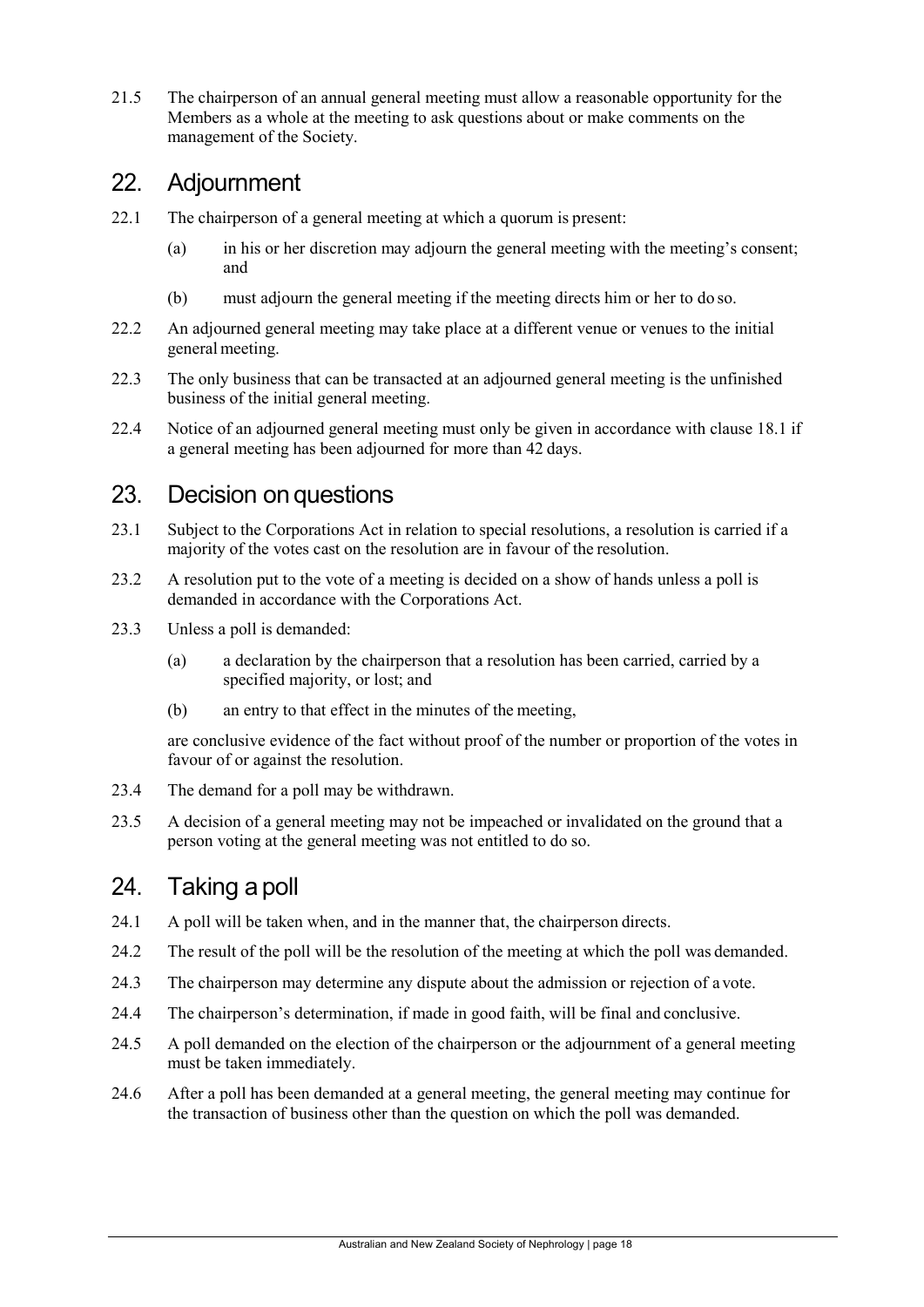# <span id="page-18-0"></span>25. Casting vote ofchairperson

25.1 Notwithstanding clause [26,](#page-18-2) the chairperson has a casting vote in addition to the chairperson's votes as a Member, proxy or attorney.

# <span id="page-18-1"></span>Votes of Members

#### <span id="page-18-2"></span>26. Entitlement tovote

- 26.1 A Member entitled to vote has one vote (on a poll or show of hands).
- 26.2 A Member is not entitled to vote at a general meeting if:
	- (a) any annual subscription payable by the Member is more than one month in arrears at the date of the meeting; or
	- (b) they are in a class of Members in respect of which the right to vote at general meetings does not attach (whether such a class is a class of new Members established pursuant to clause [7.4 a](#page-9-0)fter the date of adoption of this Constitution or a class of Members existing on adoption of this Constitution but whose rights have been varied in accordance with clause [7.4\)](#page-9-0),
	- (c) and otherwise a Member is entitled to vote at a general meeting.

# <span id="page-18-3"></span>27. Objections

- 27.1 An objection to the qualification of a voter may only be raised at the general meeting or adjourned general meeting at which the voter tendered its vote.
- 27.2 An objection must be referred to the chairperson of the general meeting, whose decision made in good faith is final.
- 27.3 A vote which the chairperson does not disallow because of an objection is valid for all purposes.

### <span id="page-18-4"></span>28. Votes byproxy

- 28.1 If a Member that is entitled to vote appoints a proxy, proxies or an attorney, the proxy, proxies or attorney may, subject to the Corporations Act, vote on a show of hands.
- 28.2 A proxy need not be a Member.
- 28.3 A proxy may demand or join in demanding a poll.
- 28.4 A proxy or attorney may vote on a poll.
- 28.5 A proxy may vote or abstain as he or she chooses except where the appointment of the proxy directs the way the proxy is to vote on a particular resolution. If an appointment directs the way the proxy is to vote on a particular resolution:
	- (a) the proxy need not vote on a show of hands, but if the proxy does so, the proxy must vote that way;
	- (b) if the proxy has two or more appointments that specify different ways to vote on the resolution - the proxy must not vote on a show of hands;
	- (c) if the proxy is the chair the proxy must vote on a poll, and must vote that way; and
	- (d) if the proxy is not the chair the proxy need not vote on a poll, but if the proxy does so, the proxy must vote that way.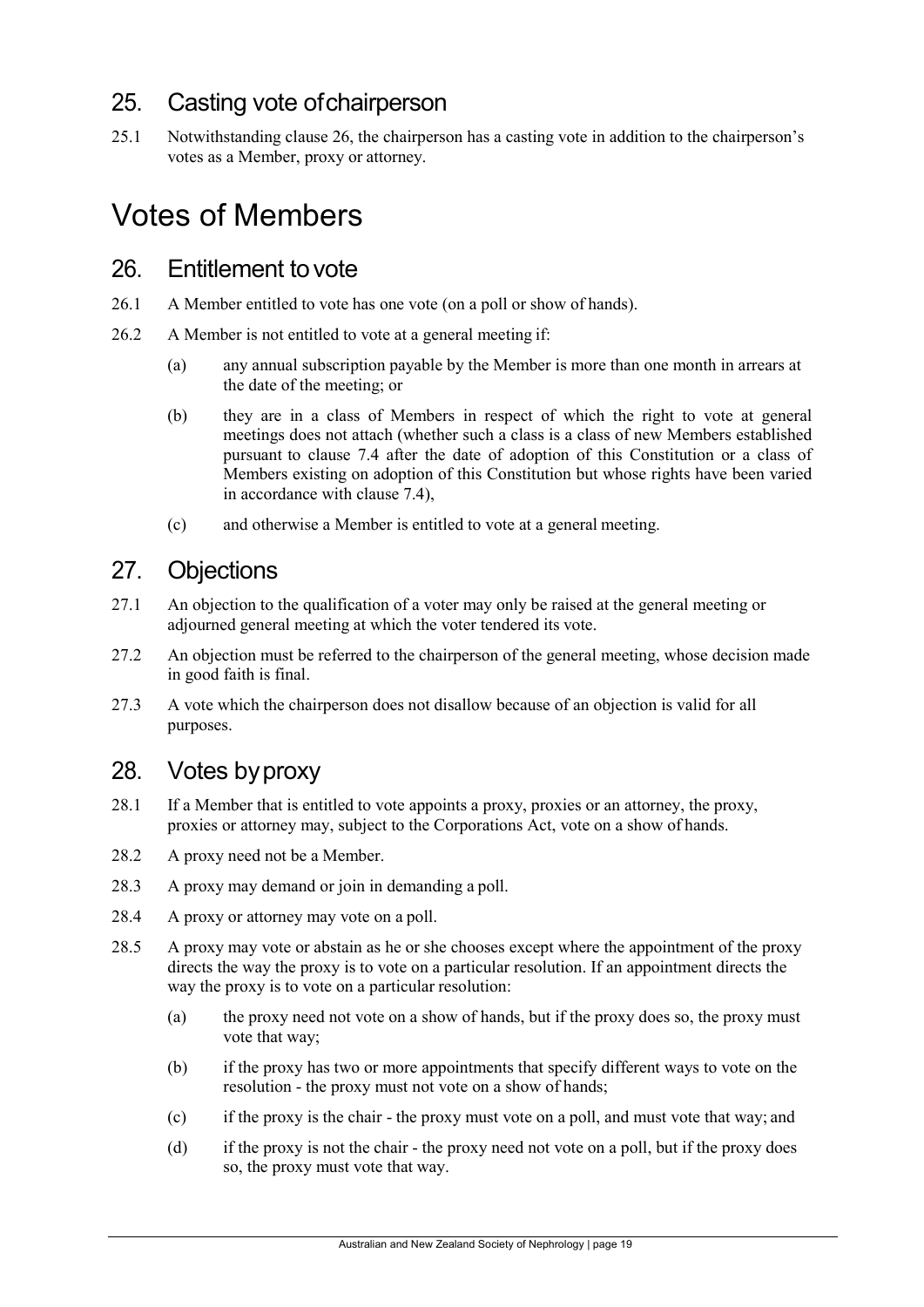# <span id="page-19-0"></span>29. Document appointing proxy

- 29.1 An appointment of a proxy is valid if it is signed, or authenticated in accordance with the Corporations Act, by the Member making the appointment and contains the information required by subsection 250A(1) of the Corporations Act. The Council may determine that an appointment of a proxy is valid even if it only contains some of the information required by section 250A(1) of the Corporations Act.
- 29.2 The Society may send a proxy appointment form to Members in a form which has been approved by the Council.
- 29.3 A proxy's appointment is valid at an adjourned general meeting.
- 29.4 A proxy or attorney may be appointed for all general meetings or for any number of general meetings or for a particular purpose.
- 29.5 Unless otherwise provided for in the proxy's appointment or in any instrument appointing an attorney, the appointment of the proxy or the attorney will be taken to confer authority:
	- (a) to vote on:
		- (i) any amendment moved to the proposed resolutions and on any motion that the proposed resolutions not be put or any similar motion; and
		- (ii) any procedural motion, including any motion to elect the chairperson, to vacate the chair or to adjourn the general meeting,

even though the appointment may specify the way the proxy or attorney is to vote on a particular resolution; and

- (b) to vote on any motion before the general meeting whether or not the motion is referred to in the appointment.
- 29.6 If a proxy appointment is signed or authenticated by the Member but does not name the proxy or proxies in whose favour it is given, the chairperson may either act as proxy or complete the proxy appointment by inserting the name or names of one or more Councillors or the Secretary.

# <span id="page-19-1"></span>30. Lodgement of proxy

- 30.1 Subject to clause [30.3, t](#page-19-2)he appointment of a proxy or attorney must be received by the Society, by 5 pm at least 48 hours (unless reduced in the notice of meeting to which the appointment relates) before the general meeting (or the resumption of an adjourned general meeting) at which the appointee is to attend and vote.
- 30.2 If the appointment purports to be executed under a power of attorney or other authority, the original document or a certified copy of it must be received by the Society at least 48 hours (unless reduced in the notice of meeting to which the appointment relates) before the general meeting (or the resumption of an adjourned general meeting).
- <span id="page-19-2"></span>30.3 The Society receives an appointment of a proxy or attorney or other authority under which it was signed when they are:
	- (a) received at:
		- (i) the Society's registered office;
		- (ii) a facsimile number at the Society's registered office; or
		- (iii) a place, facsimile number or electronic address specified for that purpose in the notice of general meeting; or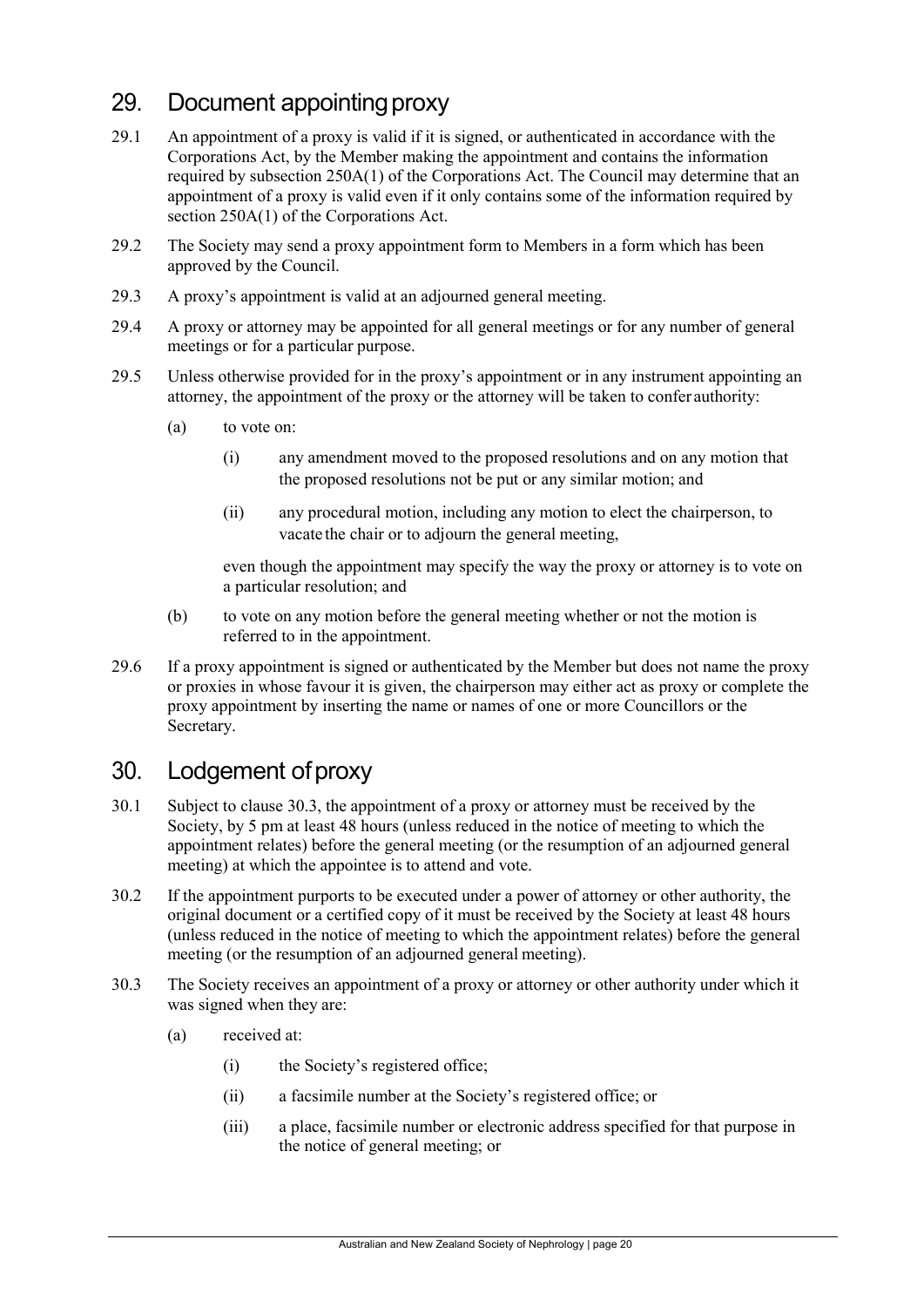(b) if the notice of general meeting specifies other electronic means by which a Member may give an appointment, received by the Society in accordance with the Corporations Act.

### <span id="page-20-0"></span>31. Validity

A vote cast in accordance with an appointment of proxy or power of attorney is valid even if before the vote was cast the appointor:

- (a) died;
- (b) became mentally incapacitated; or
- (c) revoked the proxy or power,

unless any written notification of the death, unsoundness of mind or revocation was received by the Society before the relevant general meeting or adjourned general meeting.

# <span id="page-20-1"></span>Council and Councillors

# <span id="page-20-2"></span>32. Members ofCouncil

- 32.1 The affairs, business and property of the Society shall be managed and conducted by a Council comprising at least ten (10), and no more than twelve (12), Councillors (unless the Society in general meeting by resolution changes the number) who shall be the Councillors for the time being of the Society and who shall comprise the following:
	- (a) President
	- (b) President Elect (previously referred to as Vice-President)
	- (c) Honorary Executive Officer
	- (d) Honorary Treasurer
	- (e) Six (6) other Member Councillors
	- (f) Up to two (2) Councillors who are not members of the Society.
- 32.2 The members of the Council shall be the Directors of the Company for the purposes of the Corporations Act.
- 32.3 Member Councillors shall retain office until the conclusion, dissolution or adjournment of the meeting at which their successors are elected to or assume office.
- 32.4 No member of the Council shall receive any remuneration for his/her services in the capacity of a member of the Council.
- 32.5 The office of a Member Councillor shall ipso facto be vacated if he/she ceases to be a member of the Society.
- 32.6 No person may be appointed or elected to, or remain on, the Council who is ineligible to be a Director under the Corporations Act.
- 32.7 Non-member Councillors shall retain office until the expiration of the period for which they are appointed, unless terminated sooner in accordance with this Constitution.
- 32.8 Of the ten (10) Member Councillors, at least two (2) shall be Members who are usually resident in New Zealand.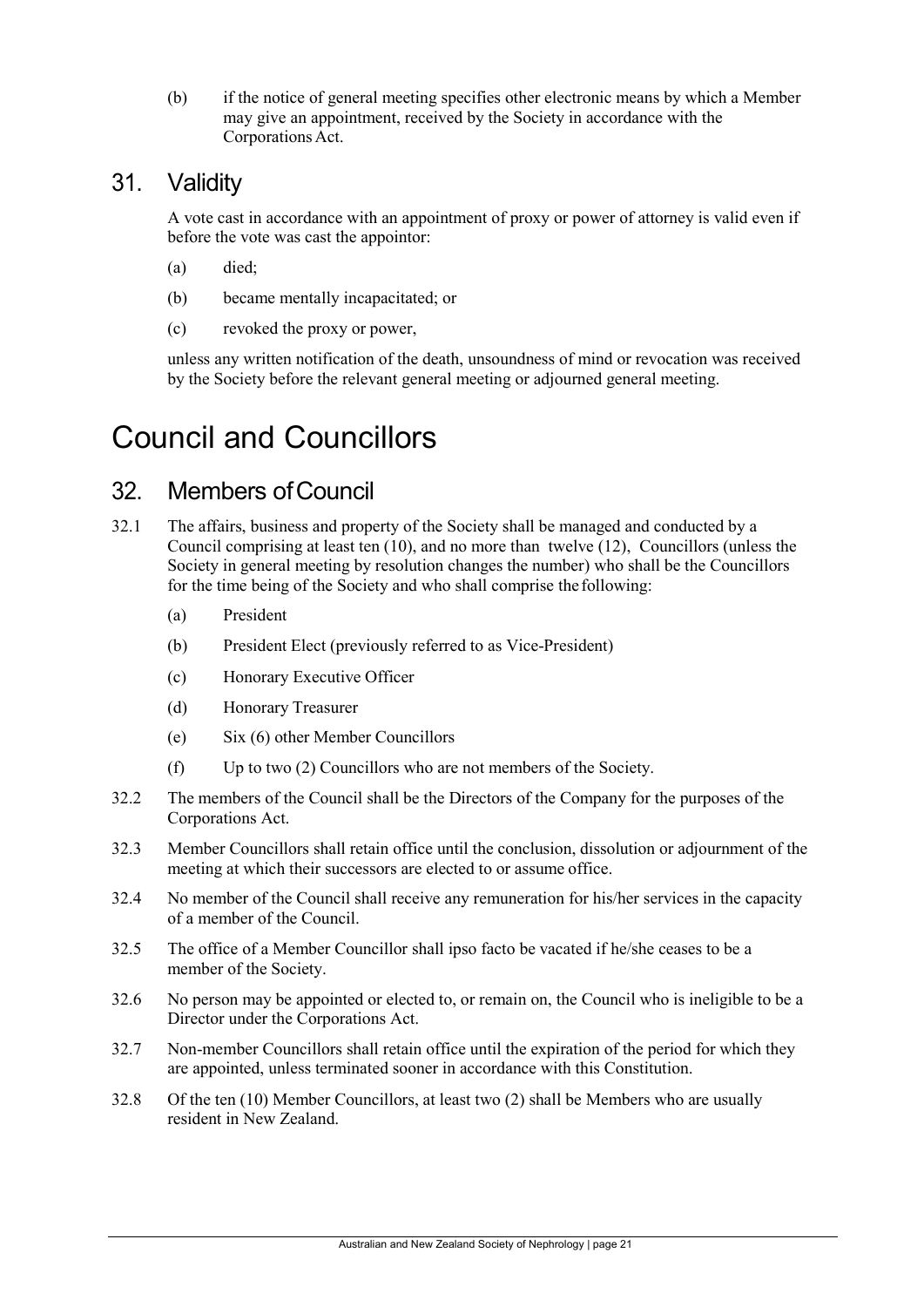# <span id="page-21-0"></span>33. Removal ofCouncillors

- <span id="page-21-3"></span>33.1 The Society may by resolution passed in general meeting in accordance with the Corporations Act remove any Councillor before the end of the Councillor's period of office.
- 33.2 If the conduct or position of any Councillor is such that continuance in office appears to the majority of the Councillors to be prejudicial to the interests of the Society, a majority of Councillors at a meeting of the Council specifically called for that purpose may suspend that Councillor.
- 33.3 Within 14 days of the suspension, Council must call a general meeting, at which the Members may either:
	- (a) confirm the suspension and remove the Councillor from office in accordance with clause [33.1;](#page-21-3) or
	- (b) annul the suspension and reinstate the Councillor.

#### <span id="page-21-1"></span>34. Retirement

- 34.1 Subject to clauses [35 a](#page-21-2)nd [40, a](#page-25-2) Member Councillor must retire from office:
	- (a) if the Councillor is appointed President Elect in accordance with clause [39.1,](#page-25-3) at the conclusion of his/her period as President unless his/her term as a Member Councillor has not yet expired; or
	- (b) in all other cases, at the conclusion of the third annual general meeting (three (3) years) after the Councillor was elected.
- 34.2 A retiring Councillor will be ineligible for re-election:
	- (a) after serving two consecutive terms (up to 6 years continuously) in office or
	- (b) after concluding a period as President which has resulted in his/her term on Council extending beyond the three (3) year term for which he/she was most recently elected,

but may be re-elected to the Council after a further period of three (3) years following his/her retirement from the Council.

### <span id="page-21-2"></span>35. Transitional Arrangements

- 35.1 The vacancy in office of Member Councillor arising from the increase in the number of Member Councillors, which takes effect upon adoption of this Constitution, is to be filled by a Member who is usually resident in New Zealand as a casual vacancy in accordance with clause 38, with the period of such appointment expiring at the conclusion of the 2020 annual general meeting.
- 35.2 Notwithstanding clause 34, but subject to clauses 32, 33, 37 and 39, all Councillors holding office at the commencement of the annual general meeting held in 2019, upon adoption of this Constitution, will continue to hold office as Member Councillors for the balance of their preexisting terms.
- 35.3 Notwithstanding clause 34, but subject to clauses 32, 33, 37 and 39, all Councillors holding office as Office Bearers at the commencement of the annual general meeting held in 2019, upon adoption of this Constitution, will continue to hold office for the balance of their preexisting terms as Office Bearers.
- 35.4 For the avoidance of doubt, and in accordance with sub-clause 35.3, the Councillor holding office as Vice-President at the commencement of the annual general meeting held in 2019, upon adoption of this Constitution, will be referred to as President Elect, rather than Vice-President, for the balance of their pre-existing term as such Office Bearer.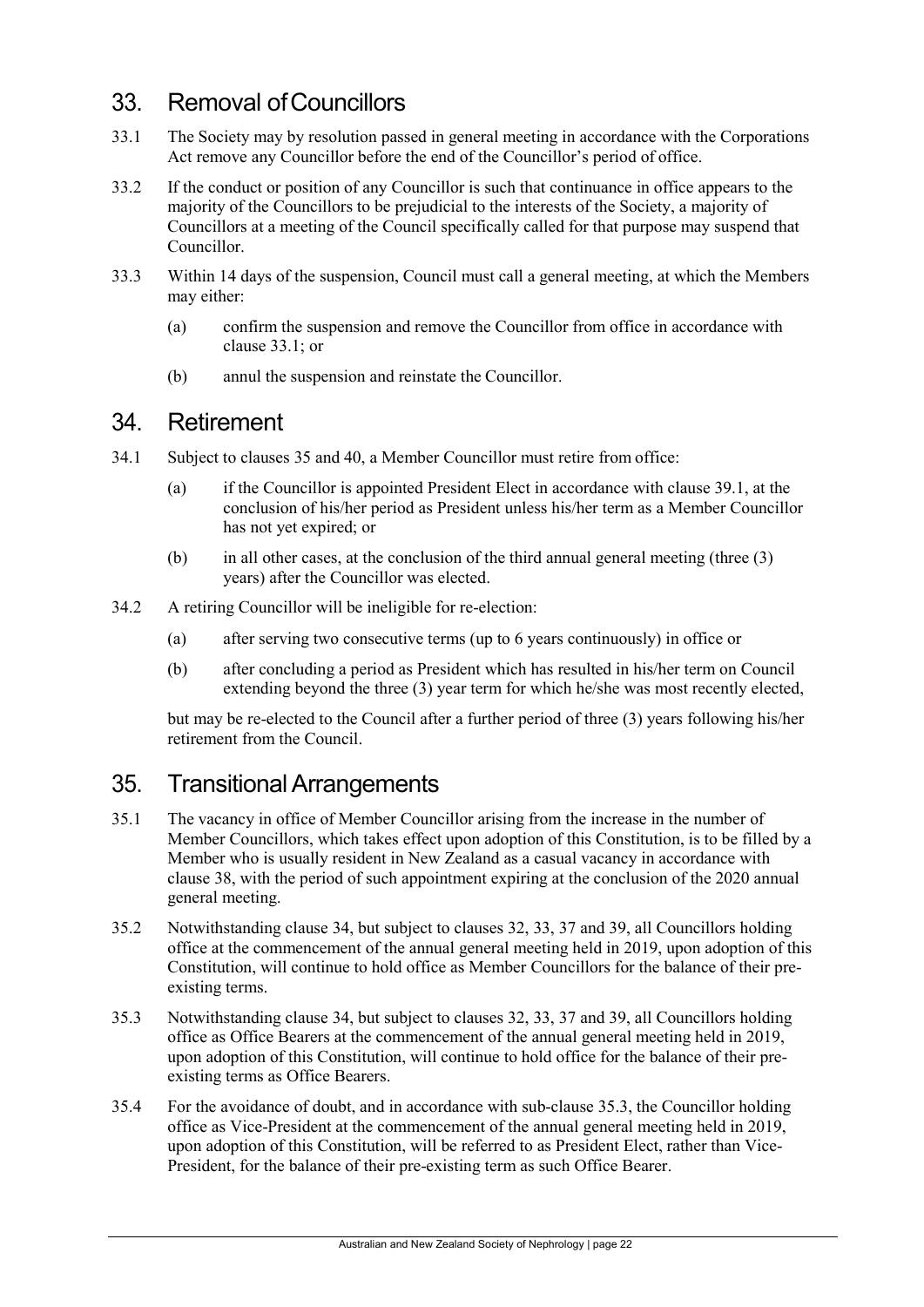# <span id="page-22-0"></span>36. Nomination of MemberCouncillors

- 36.1 Subject to the exceptions and qualifications appearing in this Constitution the Member Councillors of the Society from time to time shall be elected by ballot to be held before an annual general meeting at which Councillors are due to retire.
- 36.2 Every candidate for Member Councillor shall be nominated in writing by two Ordinary Members and each nomination paper, together with the candidate's written acceptance of nomination shall be transmitted to the Honorary Executive Officer at least sixty (60) days prior to the annual general meeting.
- 36.3 Should there be more candidates than vacancies to be filled, the Honorary Executive Officer shall not less than fifty (50) days before the annual general meeting forward to Members by electronic means ballot papers listing the names of candidates for Councillors in alphabetical order. Such ballot papers shall contain a direction to vote for a fixed number of candidates which number shall be the number of vacancies to be filled. A Member shall record his/her vote by placing a cross on the ballot paper against the names of the persons for whom he/she desires to vote and by returning the ballot paper to the Honorary Executive Officer by post or electronic means. Only ballot papers received by the Honorary Executive Officer not less than twenty (20) days before the annual general meeting shall be deemed to be valid.
- 36.4 The President (or in his/her absence the President Elect) and the Honorary Executive Officer (or in his/her absence a Councillor specifically appointed by the Council) shall act as scrutineers and any paper adjudged by them in consultation to be improperly or incorrectly filled in shall be invalid.
- 36.5 The scrutineers shall deliver to the chairperson of the annual general meeting (the chairperson) a list of candidates (up to the number of vacancies to be filled) who received the largest number of votes and the chairperson shall, subject to the remaining sub-clauses of this clause declare those candidates elected as Councillors in accordance with the Constitution.
- 36.5A If the effect of the declarations of election by the chairperson as provided for in sub-clause 36.5 would be that the Council then apparent would not include at least two members usually resident in New Zealand then the following shall apply, as the case may be:
	- (a) where there is already one Member Councillor who is usually resident in New Zealand whose term is not expiring at the annual general meeting, any candidate who is usually resident in New Zealand and who having failed to receive the necessary number of votes to entitle him/her to be declared an elected Councillor in accordance with the provisions of sub-clause 36.5, but who receives the largest number of votes from amongst those candidates who are usually resident in New Zealand, shall be declared elected as a Councillor by the chairperson in preference to and in place of that candidate appearing on the list mentioned above who received the least number of votes. If there is more than one (1) candidate on the list who received an equal lowest number of votes then the chairperson shall choose which of these candidates will remain on the list and be elected and the choice of the chairperson as hereinbefore provided for shall be final and binding; or
	- (b) in any other case:
		- (i) where there is only one Member usually resident in New Zealand on the list mentioned above, any candidate who is usually resident in New Zealand and who having failed to receive the necessary number of votes to entitle him/her to be declared an elected Councillor in accordance with the provisions of this clause but who receives the largest number of votes from amongst those candidates who are usually resident in New Zealand, shall be declared elected as a Councillor by the chairperson in preference to and in place of that candidate who is not usually resident in New Zealand appearing on the list mentioned above who received the least number of votes. If there is more than one (1) candidate on the list who received an equal lowest number of votes then the chairperson shall choose which of these candidates will remain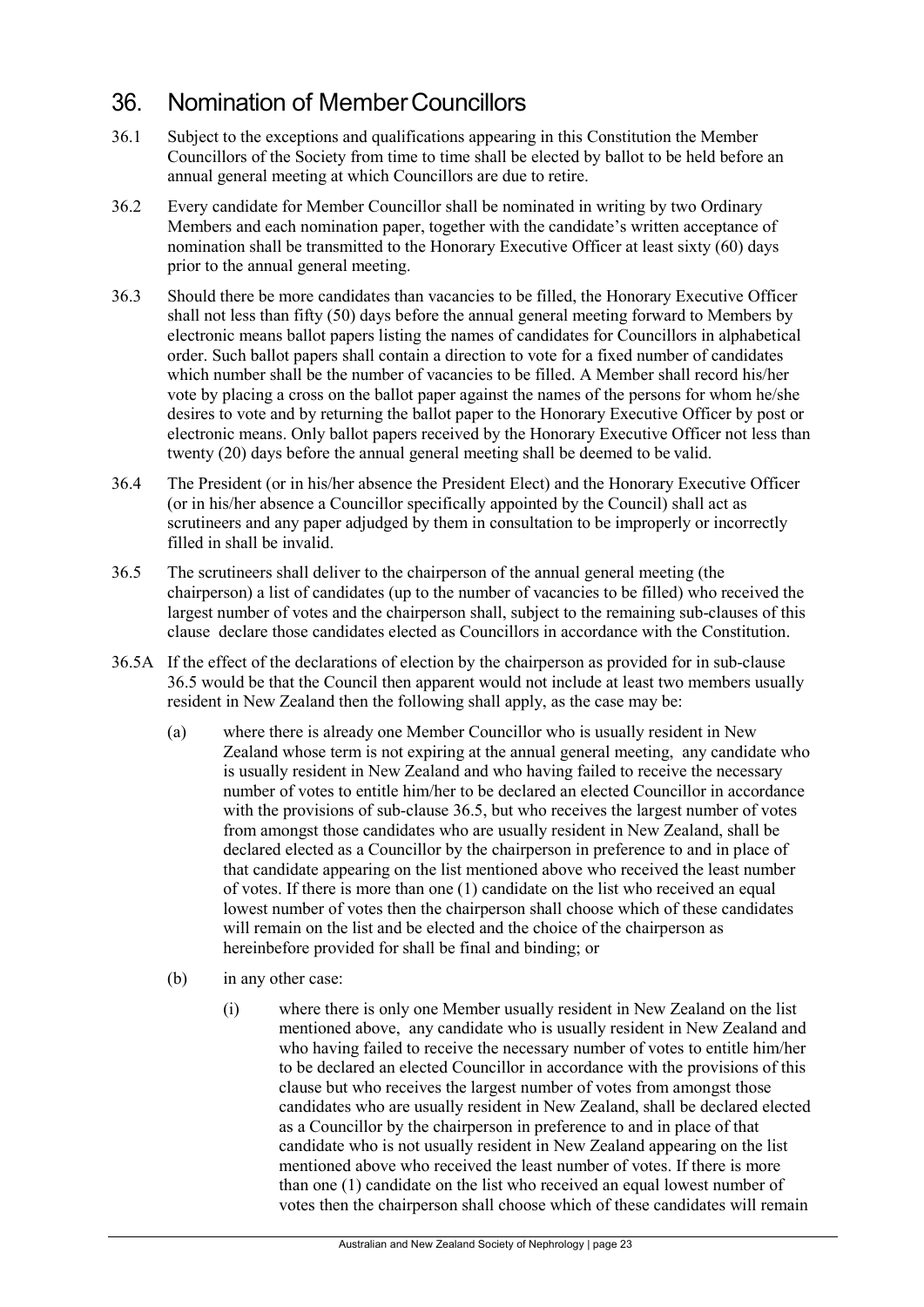on the list and be elected and the choice of the chairperson as hereinbefore provided for shall be final and binding.; or

- (ii) where there are no Members usually resident in New Zealand on the list mentioned above, any two candidates who are usually resident in New Zealand and who having failed to receive the necessary number of votes to entitle them to be declared elected Councillors in accordance with the provisions of this clause but who receive the largest and second largest number of votes respectively, or the equal largest number of votes each, from amongst those candidates who are usually resident in New Zealand, shall be declared elected as Councillors by the chairperson in preference to and in place of those two candidates appearing on the list mentioned above who received a lesser number of votes than the other candidates on the list. If there are more than two (2) candidates on the list who received an equal least number of votes then the chairperson shall choose which of these candidates will remain on the list and be elected and the choice of the chairperson as hereinbefore provided for shall be final and binding; or
- (c) where there are insufficient candidates, who are Members usually resident in New Zealand, nominated in a ballot for vacancies on the Council to satisfy clause 32.8, then to the extent that clause 32.8 is unable to be met through a declaration of election by the chairperson under any provision of clause 36, the number of vacancies necessary to satisfy clause 32.8 are not to be filled through declaration of election but are to be held and filled as casual vacancies as set out in clause 36.10.
- 36.6 Notwithstanding anything to the contrary contained in this Constitution no candidate receiving the necessary number of votes in accordance with this Constitution which except as is herein provided would otherwise entitle him/her to be elected as and declared by the chairperson to be a Councillor shall be competent or entitled to be declared a Councillor following any such election if immediately prior to the declaration of his/her election by the chairperson (the chairperson would normally be empowered to make such declaration of election except for the restriction herein contained) the State within the Commonwealth of Australia or New Zealand within which the candidate has his/her usual residential address at the time of the counting of votes is already represented by three (3) Member Councillors and the election of any such Councillor shall be of no effect whatsoever without in any way derogating or detracting from the validity of the election of any other candidates at or following such elections.
- 36.7 Subject to clause 36.5A, whenever two or more candidates for the last position as a Member Councillor to be filled on the Council receive an equal number of votes the candidate to be elected shall be chosen by the chairperson and shall be that candidate whose usual residential address is within any of the States or Territories of the Commonwealth of Australia which is not represented at that time by a Member Councillor or if represented by a Member Councillor is represented by only one Member Councillor in the first instance or in the second instance by the least number of Member Councillors when compared with all other States and New Zealand at that time and the choice of the chairperson as hereinbefore provided for shall be final and binding.
- 36.8 The chairperson of the annual general meeting shall in the case of there being less candidates nominated than there are vacancies to be filled, declare such candidates, unless it would result in less than two (2) Member Councillors who are usually resident in New Zealand on the Council, in which case a ballot must be conducted unless clause 36.10 is able to be applied.
- 36.8A The chairperson of the annual general meeting shall in the case of there being more candidates nominated than there are vacancies to be filled, declare the candidates (to the extent of the vacancies to be filled) receiving the largest number of votes, duly elected as Member Councillors, but subject always to this Constitution including clause 36.5A.
- 36.9 Subject to clauses 32.8 and 36.10, if there shall be no nominations received or if an insufficient number of nominations be received or if there are less nominations than there are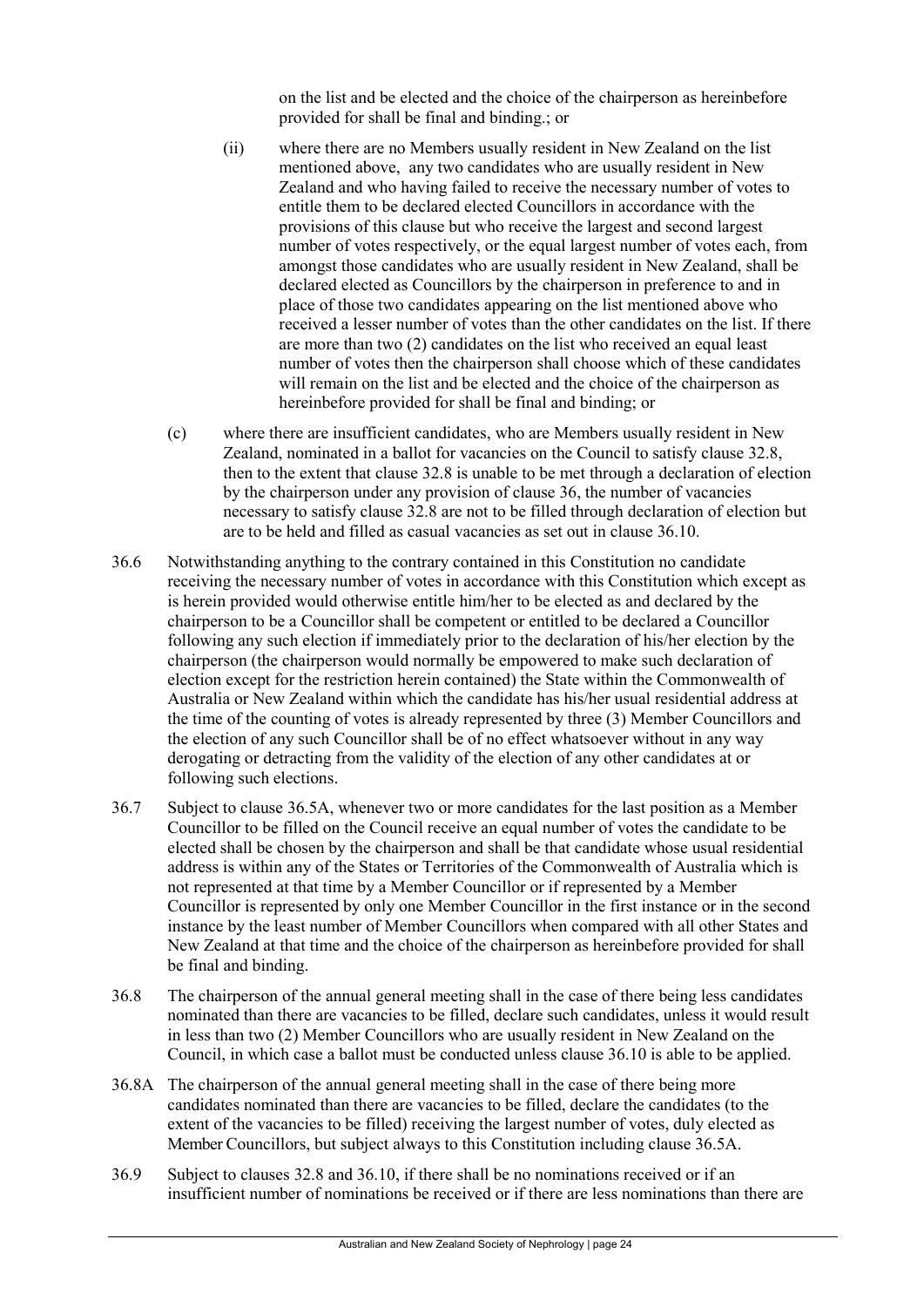vacancies in the offices of Member Councillors to fill then the Council may at its first meeting after the annual general meeting fill the vacancy or vacancies in the offices of Member Councillors as if the vacancy or vacancies were a casual vacancy or vacancies under clause 38 notwithstanding that their number may be less than four.

36.10 If there shall be no nominations received or if an insufficient number of nominations be received or if there are less nominations than there are vacancies to fill to provide for at least two Member Councillors who are usually resident in New Zealand on the Council, then the Council at its first meeting after the annual general meeting is to fill the vacancy or vacancies as if the vacancy or vacancies were a casual vacancy or vacancies under clause 38, notwithstanding that their number may be less than four, so as to ensure there are at least two Member Councillors who are usually resident in New Zealand.

# <span id="page-24-0"></span>36A. Appointment of Non-Member Councillors

- 36A.1 The Council may appoint up to two persons, at any one time, as Non-Member Councillors, who are not members of the Society and who have skills, knowledge and experience that in the opinion of the Council will contribute to the good governance of the Society.
- 36A.2 The term of office of a Non-Member Councillor may be for a period up to three (3) years.
- 36A.3 The maximum continuous period of consecutive terms a Non-Member Councillor may serve is six (6) years.

# <span id="page-24-1"></span>37. Vacation ofoffice

The office of a Councillor immediately becomes vacant if the Councillor:

- (a) is prohibited by the Corporations Act from holding office or continuing as a Councillor;
- (b) is liable to have a person appointed, under a law relating to the administration of estates of persons who through mental or physical incapacity are incapable of managing their affairs, to administer it, or becomes in the opinion of the Council incapable of performing his or her duties;
- (c) resigns by giving seven (7) days' notice in writing to the Honorary Executive Officer; or
- (d) is removed by a resolution of the Society;
- (e) is absent from Council meetings for [six] consecutive months without leave of absence from the Council;
- (f) is directly or indirectly interested in any contract or proposed contract with the Society and fails to declare the nature of the interest as required by the Corporations Act;
- <span id="page-24-3"></span>(g) is an employee of the Society;
- (h) in the case of a Member Councillor, ceases to be a Member under clauses [14.5\(e\) a](#page-13-2)nd [15.1;](#page-14-2)or
- (i) in the case of a Member Councillor who occupies his/ her office consequent on clause 36.5A or 36.10, ceases to be usually resident in New Zealand.

# <span id="page-24-2"></span>38. Additional and casual Councillors

38.1 The Councillors for the time being shall have power at any time and from time to time to fill a casual vacancy or vacancies occurring amongst the Member Councillors provided a proposed appointee to any casual vacancy has not held office as a Councillor for two consecutive terms of three (3) years immediately preceding the most recent annual general meeting.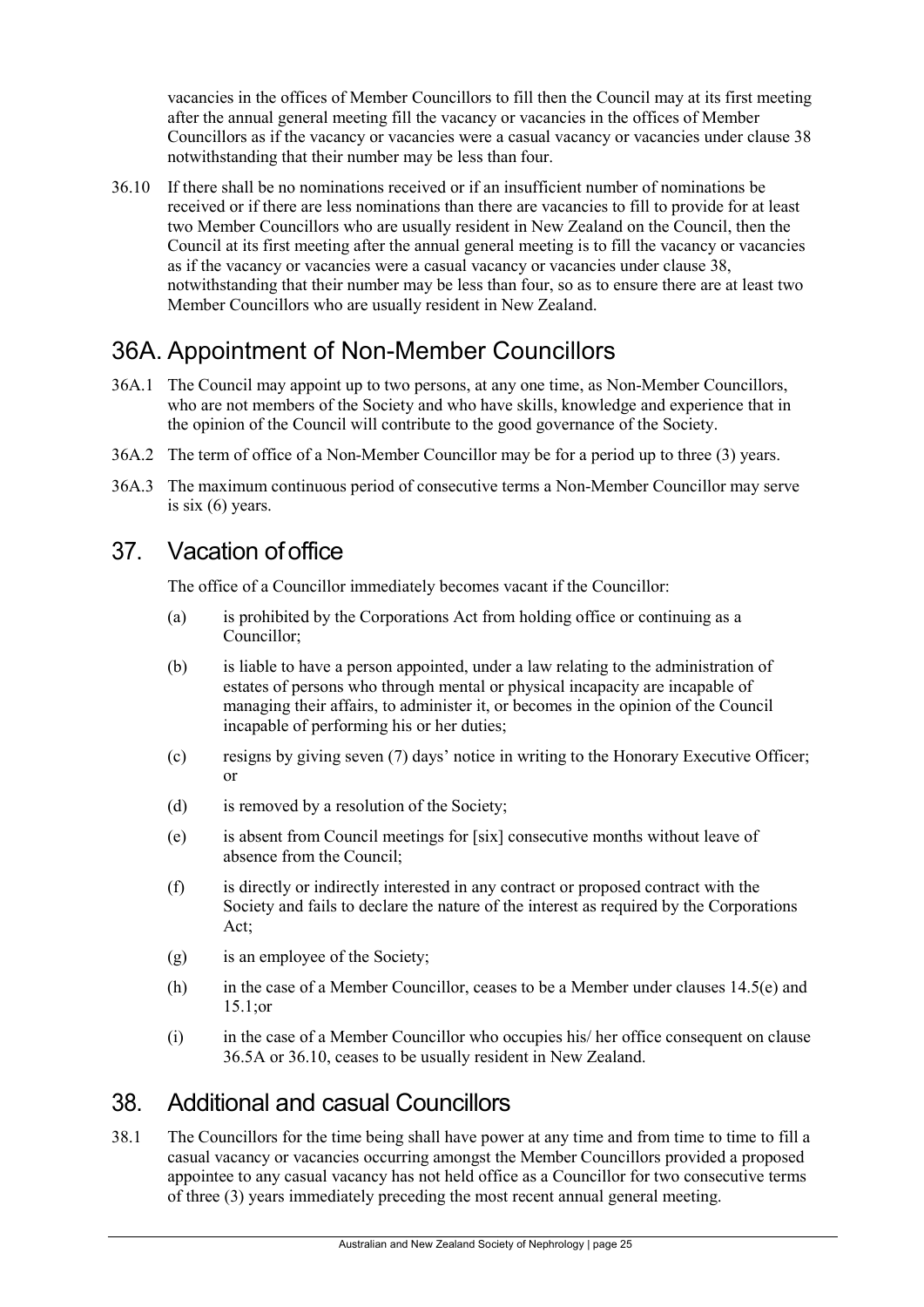- 38.2 Any person so appointed shall hold office so long only as the person whose death, resignation or retirement caused the vacancy would under this Constitution have been entitled to remain a Councillor.
- 38.3 In the event of a casual vacancy or vacancies occurring amongst the Member Councillors the continuing Councillors may act notwithstanding such vacancy or vacancies but so that if their number falls below four the Member Councillors shall not except for the purpose of filling the vacancies (which they are hereby empowered to do except insofar as provision therefore is hereinbefore made) act so long as the number is below that minimum.

# <span id="page-25-0"></span>Office Bearers (including President)

# <span id="page-25-1"></span>39. Appointment of Office Bearers

- <span id="page-25-3"></span>39.1 The Council may appoint a Member Councillor to any position or office in the Society (other than the positions of Auditor and any employed office or position) on such terms and conditions as they think fit, including (without limitation) the position or office of:
	- (a) President Elect who by virtue of such appointment shall become the President at the conclusion of the term of the President holding office at the time of such appointment, and shall upon becoming President hold that office for two years, at which point he or she must retire if the period as President has resulted in his/her term on Council extending beyond the three (3) year term for which he/she was most recently elected;
	- (b) Honorary Executive Officer; and
	- (c) Honorary Treasurer.
- 39.2 Notwithstanding clause 34 but subject to clauses 32, 33, 37 and 39.4, a Member Councillor who holds office as President Elect or President pursuant to clause 39.1 continues to concurrently hold office as a Councillor notwithstanding his/her term as Councillor extends beyond the period of three (3) years for which he/she was most recently elected to Council.
- 39.3 A Councillor appointed to a position or office under clause [39.1, a](#page-25-3)nd a Councillor otherwise occupying for the time a position or office described in clause [39.1,](#page-25-3) is referred to in this Constitution as an Office Bearer.
- 39.4 The Council may, subject to the terms of any engagement with an Office Bearer, suspend, remove or dismiss him or her from the relevant office or position, or accept the written resignation of the Office Bearer from the relevant office or position, and appoint another Councillor in that place.
- 39.5 If an Office Bearer ceases to be a Councillor, then, unless the Council determines otherwise, his or her appointment to the relevant office or position in the Society terminates automatically.
- 39.6 If an Office Bearer is suspended from the relevant office or position in the Society, his or her duties and obligations as Councillor are suspended for the same period.
- 39.7 Subject to clauses 35, 39.1 (a) and 40, an Office Bearer is subject to the same provisions as to retirement, resignation and removal as the other Councillors.

#### <span id="page-25-2"></span>40. Casual vacancies

- 40.1 Notwithstanding clause 34 but subject to clauses 32, 33, 37 and 39.4, in the event of a casual vacancy occurring in the office of President:
	- (a) the President Elect for the time being shall automatically become President and shall hold that office for two years, at which point he or she must retire if the period as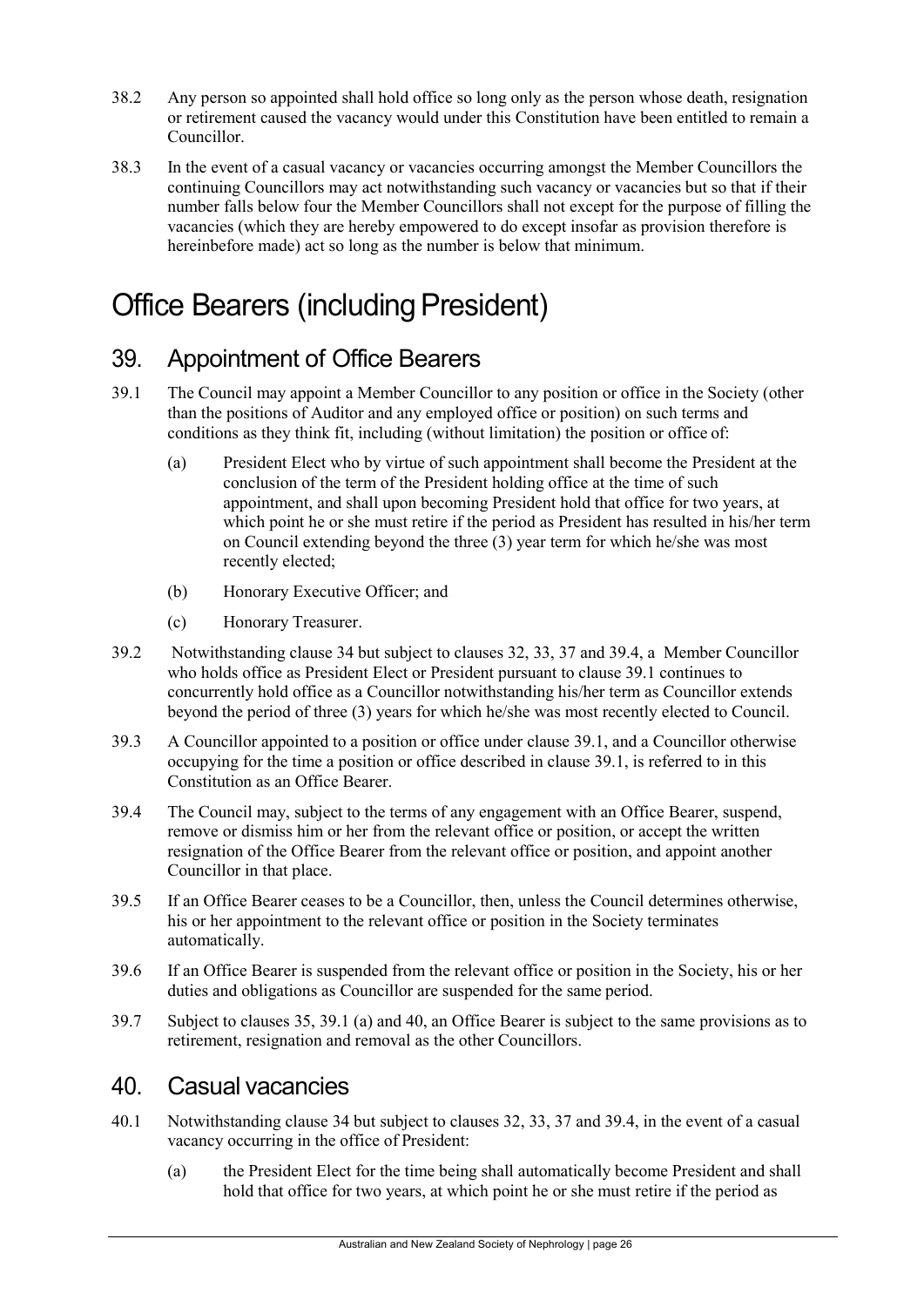President has resulted in his/her term on Council extending beyond the three (3) year term for which he/she was most recently elected; and

- (b) the members of the Council then remaining shall elect from their numbers a Vice-President who shall hold the office of President Elect until such time as he/she becomes President in accordance with clause 39.1 (a).
- 40.2 In the event of a casual vacancy occurring in the office of President Elect the members of the Council then remaining shall elect from their numbers a President Elect. Notwithstanding clause 34 but subject to clauses 32, 33, 37 and 39.4 the President Elect:
	- (a) shall hold the office of President Elect for the period for which the President Elect whose office the person is filling (**Previous President Elect**) would have held office as President Elect if the casual vacancy had not arisen; and
	- (b) by virtue of such appointment, shall become President at the conclusion of the term of the President holding office at the time of such appointment, and shall upon becoming President hold that office for two years, at which point he or she must retire if the period as President has resulted in his/her term on Council extending beyond the three (3) year term for which he/she was most recently elected.
- 40.3 Notwithstanding clauses 34, 40.1 and 40.2 but subject to clauses 32, 33 and 37, in the event of casual vacancies in the offices of President and President Elect occurring simultaneously, the members of the Council then remaining shall elect from their numbers a President Elect and a President. The term of a President elected under this sub-clause will be for such period as the Council by resolution determines. A President Elect elected under this sub-clause shall become President following the conclusion of the term of the immediate past President.
- 40.4 Notwithstanding clause 34 but subject to clauses 32, 33 and 37, a Member Councillor who holds office as President Elect or President pursuant to clause 40 continues to concurrently hold office as a Councillor notwithstanding his/her term as Councillor extends beyond the period of three (3) years for which he/she was most recently elected to Council.

#### <span id="page-26-0"></span>41. Powers ofOffice Bearers

- 41.1 Subject to clause  $37(g)$  (the prohibition on a Councillor being an employee of the Society), the Council may:
	- (a) confer on an Office Bearer any powers exercisable by the Council, subject to any terms and restrictions determined by the Council; and
	- (b) authorise an Office Bearer to sub-delegate all or any of the powers vested in him or her.
- 41.2 Any power conferred under this clause may be concurrent with but not to the exclusion of the Council's powers.
- 41.3 The Council may at any time withdraw or vary any of the powers conferred on an Office Bearer.

# <span id="page-26-1"></span>Powers and duties of Council

### <span id="page-26-2"></span>42. Powers and duties of Council

- <span id="page-26-3"></span>42.1 The business of the Society is managed by the Council who may exercise all powers of the Society that this Constitution and the Corporations Act do not require to be exercised by the Society in general meeting.
- 42.2 Without limiting the generality of clause [42.1,](#page-26-3) the Council may exercise all the powers of the Society to: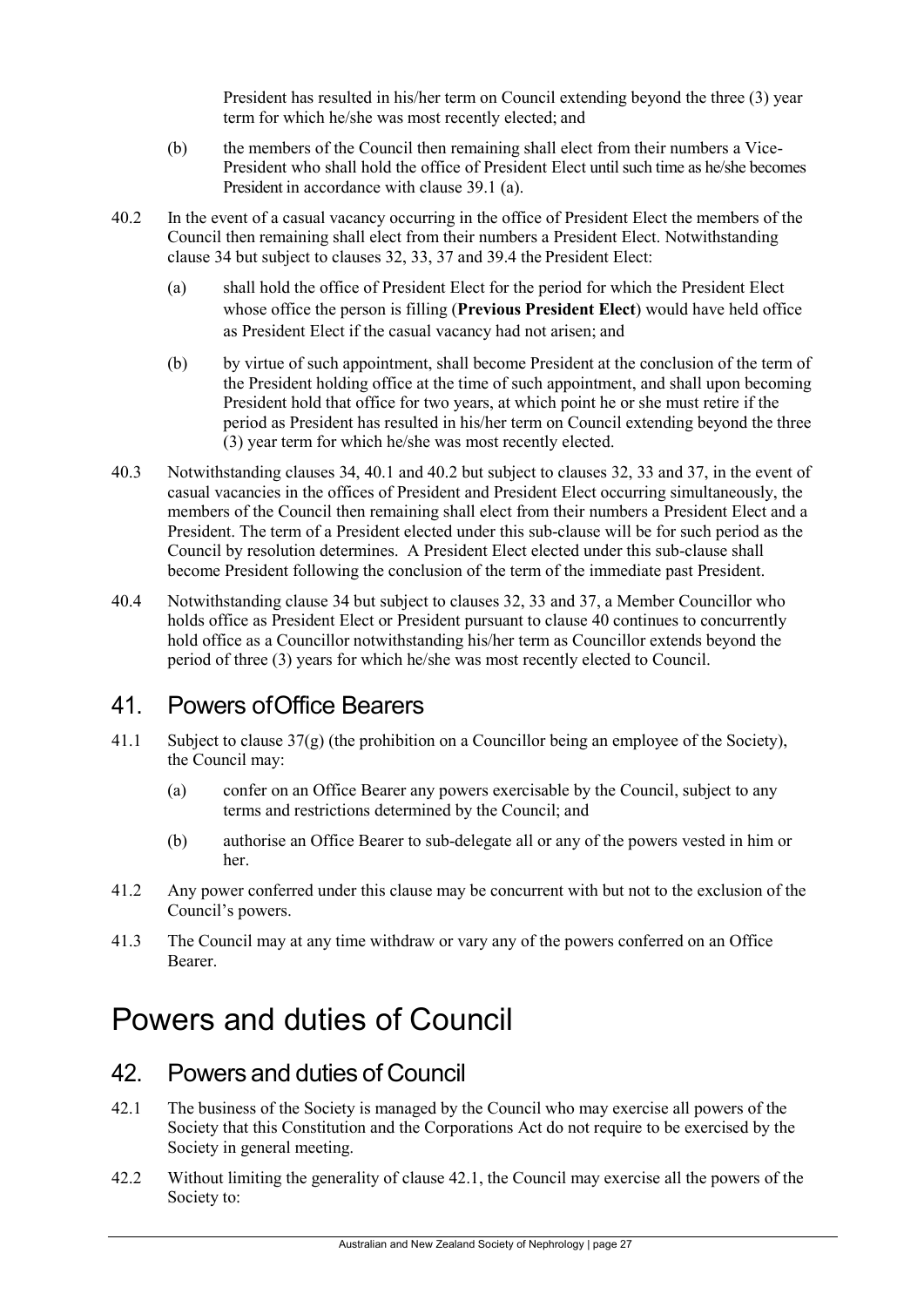- (a) borrow money;
- (b) charge any property or business of the Society;
- (c) issue debentures or give any other security for a debt, liability or obligation of the Society or of any other person; and
- (d) guarantee or to become liable for the payment of money or the performance of any obligation by or of any other person.

#### <span id="page-27-0"></span>43. Delegation

- 43.1 The Council may delegate any of their powers, other than those which by law must be dealt with by the Council as a board, to:
	- (a) a committee of Council (which may include persons other than Councillors in addition to at least one Councillor);
	- (b) a Councillor;
	- (c) an employee of the Society; or
	- (d) any other person.
- 43.2 A committee or person to which any powers have been delegated must exercise its powers in accordance with any directions of the Council and a power exercised in that way is taken to have been exercised by the Council.
- 43.3 A committee or person to which any powers have been delegated may be authorised to subdelegate all or any of the powers for the time being vested in it.
- 43.4 The Council may at any time revoke any delegation of power.
- 43.5 Meetings of any committee will be governed by the provisions of this Constitution which deal with Council meetings so far as they are applicable and are not inconsistent with any directions of the Council.

#### <span id="page-27-1"></span>44. By-Laws

- 44.1 Save in so far as otherwise determined by the Corporations Act or by this Constitution, the Council of the Society shall have full power to make by-laws not inconsistent with the Constitution on:
	- (a) all matters relating to the affairs of the Society, the admission of members, the election of Councillors, the conduct or management of its business and of the business of all committees, subcommittees or otherwise for the purpose of carrying out its objects;
	- (b) all matters relating to ethics as concerning members and the rights and obligations of Members.
- 44.2 All By-Laws so made under this claus[e 44 a](#page-27-1)nd for the time being in force shall be binding on the Members of the Society as if they formed part of this Constitution and shall have full effect accordingly *provided* that any By-Law so made may be rescinded or amended by the resolution of the Council.
- 44.3 The Council shall adopt such means as it deems necessary and sufficient to bring to the notice of the Members of the Society by the By-laws of the Society for the time being in force.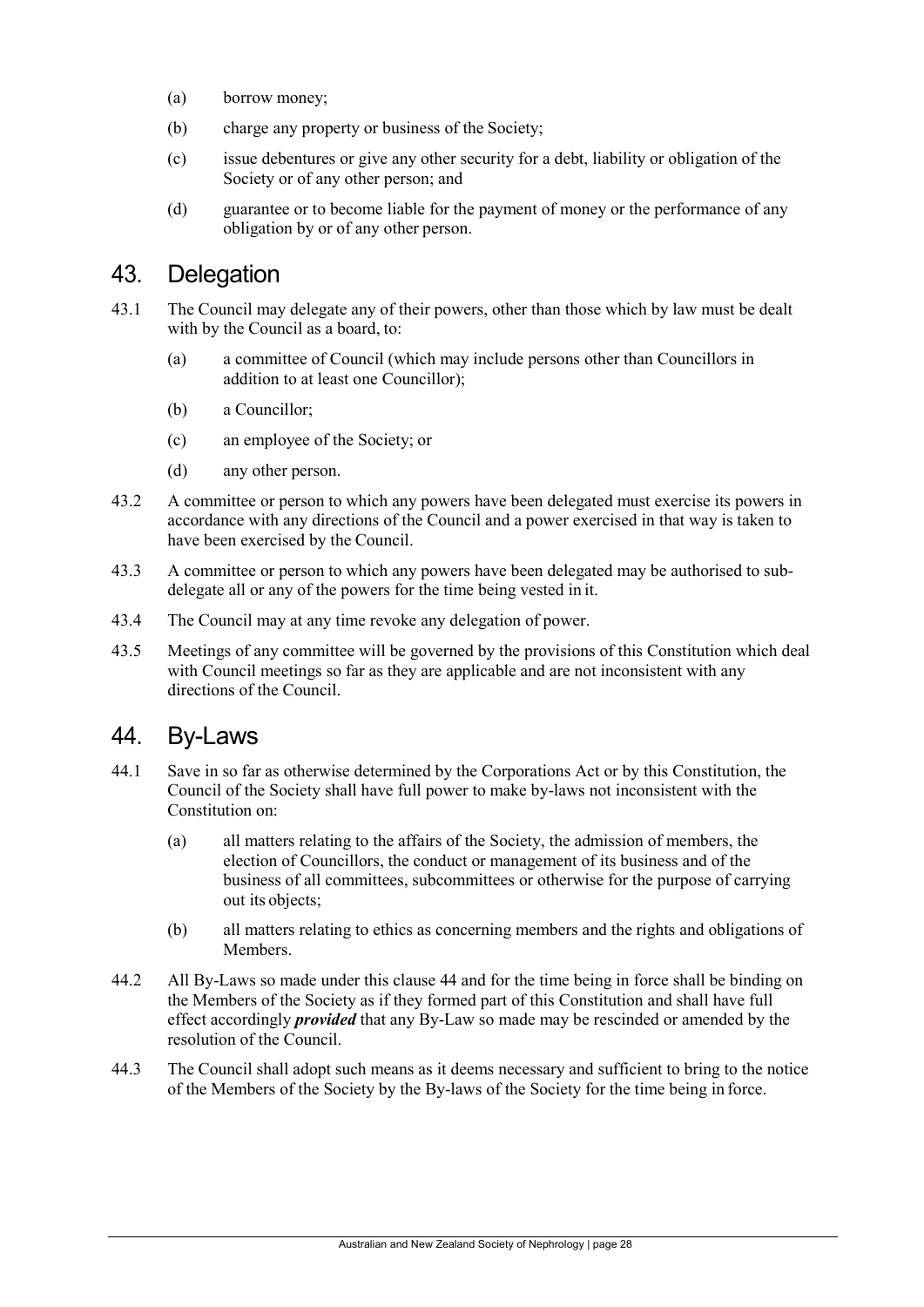# <span id="page-28-0"></span>Proceedings of Council

### <span id="page-28-1"></span>45. Council meetings

- 45.1 A Councillor may at any time, and the Secretary must on the request of a Councillor, call a Council meeting.
- 45.2 Unless otherwise determined by the Council, there shall be at least [4] Council meetings each calendar year.
- 45.3 A Council meeting must be called with not less than 48 hours' notice of the meeting to each Councillor, unless the Council unanimously agree otherwise. The notice may be in writing (including electronic transmission, such as email) or given using any other technology consented to by all the Council.
- 45.4 An accidental omission to send a notice of a meeting of Council to any Councillor or the nonreceipt of such a notice by any Councillor does not invalidate the proceedings, or any resolution passed, at the meeting.
- <span id="page-28-4"></span>45.5 Subject to the Corporations Act, a Council meeting may be held by the Council communicating with each other by any technological means by which they are able simultaneously to hear each other and to participate in discussion.
- 45.6 The Council need not all be physically present in the same place for a Council meeting to be held.
- <span id="page-28-5"></span>45.7 Subject to clause [53, a](#page-30-2) Councillor who participates in a meeting held in accordance with this Constitution is taken to be present and entitled to vote at the meeting.
- 45.8 Clauses [45.5 t](#page-28-4)o [45.7 a](#page-28-5)pply to meetings of Council committees as if all committee members were Council.
- 45.9 The Council may meet together, adjourn and regulate their meetings as they think fit.
- 45.10 A quorum is half of the number of Council for the time being in office (rounded up to the nearest whole number). The quorum must be present at all times during the meeting.
- 45.11 Where a quorum cannot be established for the consideration of a particular matter at a meeting of Council, the chairperson may call a general meeting to deal with the matter.

#### <span id="page-28-2"></span>46. Decision onquestions

- 46.1 Subject to this Constitution, questions arising at a meeting of Council are to be decided by a majority of votes of the Council present and voting.
- 46.2 Subject to clause [53 a](#page-30-2)nd the Corporations Act, each Councillor has one vote.
- 46.3 If there is an equality of votes, the chairperson of a meeting has a casting vote in addition to his or her deliberative vote.

### <span id="page-28-3"></span>47. Remaining Councillors

- 47.1 The Council may act even if there are vacancies on the Council.
- 47.2 If the number of Councillors is not sufficient to constitute a quorum at a Council meeting, the Council may act only to:
	- (a) appoint a Councillor; or
	- (b) call a general meeting.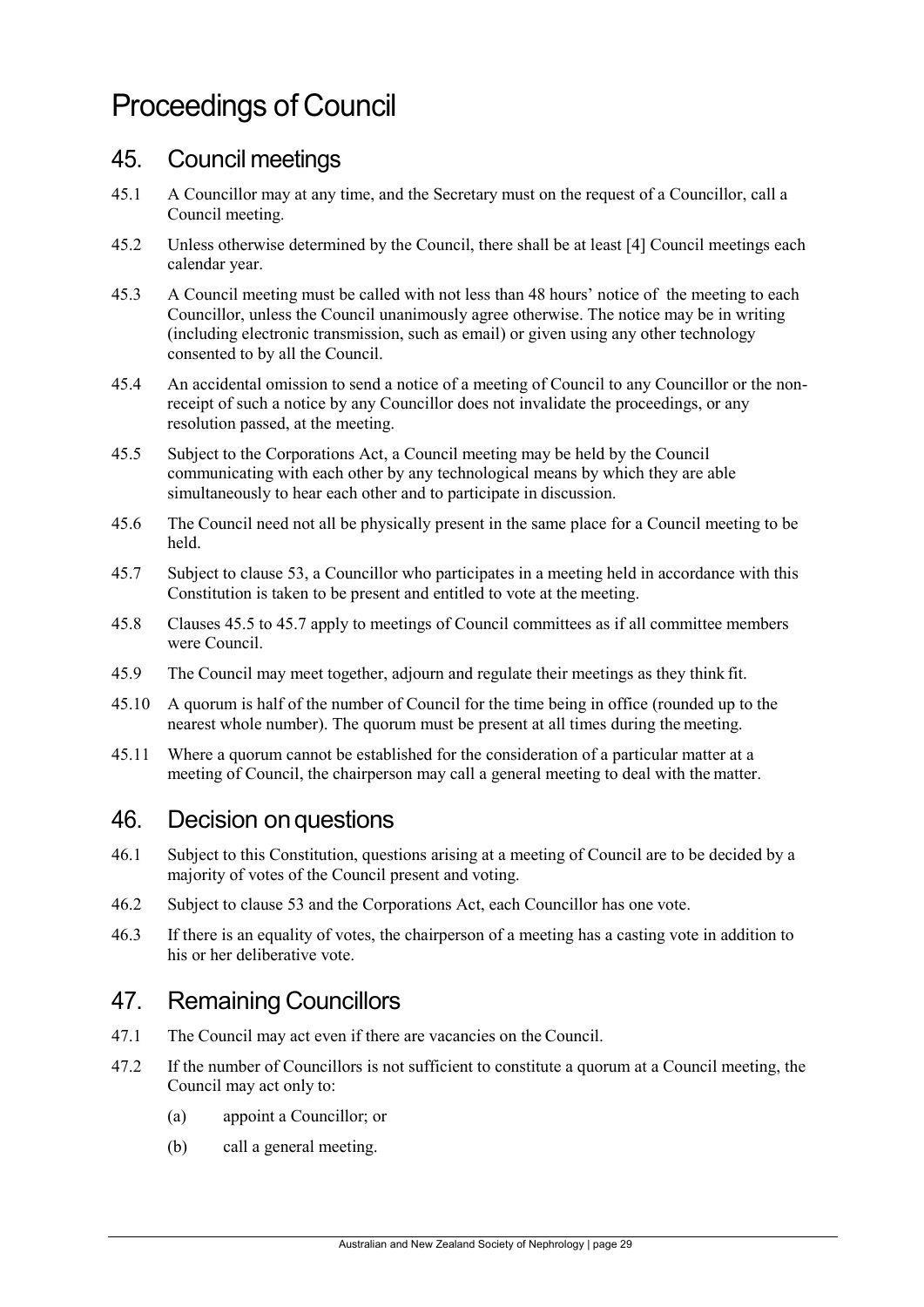# <span id="page-29-0"></span>48. Chairperson

- 48.1 The President, or in the President's absence the President Elect, will be the chairperson at every Council meeting.
- 48.2 The Councillors present must elect a chairperson of a Council meeting if:
	- (a) there is no President or President Elect; or
	- (b) neither the President nor the President Elect is present within ten minutes after the time appointed for holding the Council meeting; or
	- (c) the President and the President Elect are unwilling to act as chairperson of the Council meeting.

### <span id="page-29-1"></span>49. Written resolutions

- <span id="page-29-4"></span>49.1 The Council may pass a resolution without a Council meeting being held if all the Council entitled to vote on the resolution (except a Councillor who is outside Australia and who has not given the Society an email address for receipt of notices) sign a document containing a statement that they are in favour of the resolution set out in the document. The resolution is passed when the last Councillor entitled to vote signs.
- 49.2 For the purposes of clause [49.1, s](#page-29-4)eparate copies of a document may be used for signing by Council if the wording of the resolution and statement is identical in each copy.
- 49.3 Any document referred to in this clause may be in the form of an electronic transmission (including email) or notification (and such a transmission that is received by the Society and which purports to be signed by a Councillor shall be treated as a document signed by the Councillor for the purposes of this clause [49\)](#page-29-1).
- 49.4 The minutes of Council meetings must record that a resolution was passed in accordance with this clause.
- 49.5 This clause applies to meetings and resolutions of Council committees as if all members of the committee were Council.

# <span id="page-29-2"></span>50. Validity of acts of Council

If it is discovered that:

- (a) there was a defect in the appointment of a person as a Councillor or member of a Council committee; or
- (b) a person appointed to one of those positions was disqualified,

all acts of the Council or the Council committee before the discovery was made are as valid as if the person had been duly appointed and was not disqualified.

### <span id="page-29-3"></span>51. Minutes and Registers

- 51.1 The Council must cause minutes to be made of:
	- (a) the names of the Councillors present at all general meetings, Council meetings and meetings of Council committees;
	- (b) all proceedings and resolutions of general meetings, Council meetings and meetings of Council committees;
	- (c) all resolutions passed by Members in accordance with the Corporations Act;
	- (d) all resolutions passed by Council in accordance with clause [49;](#page-29-1)
	- (e) all appointments of officers;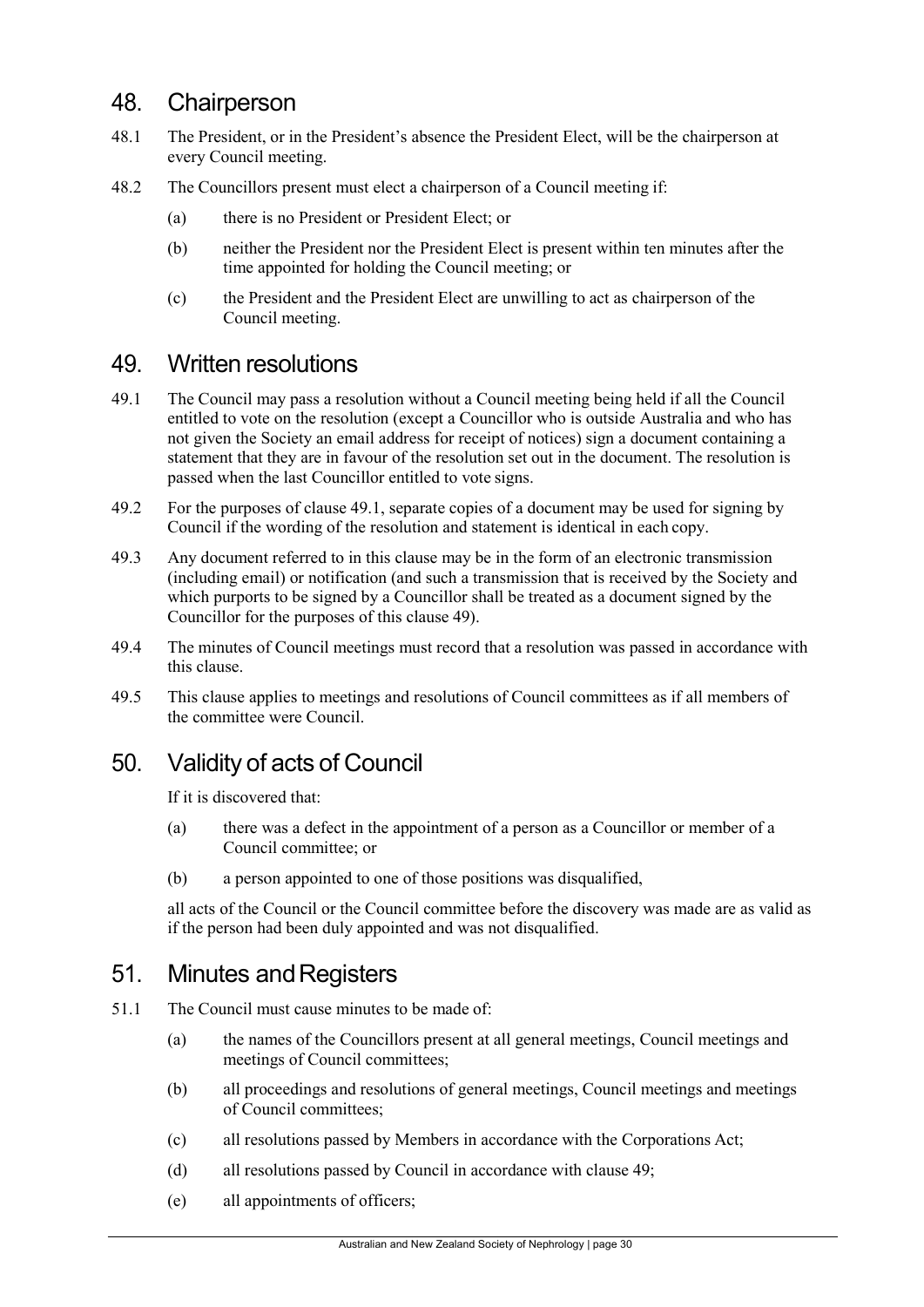- (f) all orders made by the Council and Council committees; and
- (g) all disclosures of interests made under clause [53.](#page-30-2)
- 51.2 Minutes must be signed by the chairperson of the meeting or by the chairperson of the next meeting of the relevant body, and if so signed will as between the Council be conclusive evidence of the matters stated in such minutes.
- <span id="page-30-0"></span>51.3 The Society must keep all registers required by this Constitution and the Corporations Act.

# Payments to Councillors and Councillor interests

# <span id="page-30-1"></span>52. Payments toCouncillors

- 52.1 No payment will be made to any Councillor of the Society other than payment:
	- (a) of out of pocket expenses reasonably and properly incurred by the Councillor in the performance of any duty as Councillor of the Society where the amount payable does not exceed an amount previously approved by the Council;
	- (b) for any service rendered to the Society by the Councillor in a professional or technical capacity, other than in the capacity as Councillor, where the provision of the service, and
	- (c) the amount payable, has the prior approval of the Council and is not more than an amount which commercially would be reasonable payment for the service;
	- (d) of interest at a rate not exceeding the rate charged by bankers in Canberra on overdraft accounts on any money lent or reasonable and proper rent for premises demised or let by any member to the Society; and
	- (e) relating to an indemnity in favour of the Councillor and permitted by section 199A of the Corporations Act or a contract of insurance permitted by section 199B of the Corporations Act.

### <span id="page-30-2"></span>53. Councillors' interests

- 53.1 As required by the Corporations Act, a Councillor must give the Council notice of any material personal interest in a matter that relates to the affairs of the Society.
- 53.2 Subject to this Constitution, including the provisions of this clause [53,](#page-30-2) a Councillor or a body or entity in which a Councillor has a direct or indirect interest may:
	- (a) enter into any agreement or arrangement with the Society;
	- (b) hold any office or place of profit other than as auditor in the Society; and
	- (c) act in a professional capacity other than as auditor for the Society,

and the Councillor or the body or entity can receive and keep beneficially any remuneration, profits or benefits under any agreement or arrangement with the Society or from holding an office or place of profit in or acting in a professional capacity with the Society.

- 53.3 The fact that a Councillor holds office as a director, and has fiduciary obligations arising out of that office:
	- (a) will not void or render voidable a contract made by a Councillor with the Society;
	- (b) will not void or render voidable a contract or arrangement entered into by or on behalf of the Society and in which the Councillor may have any interest; and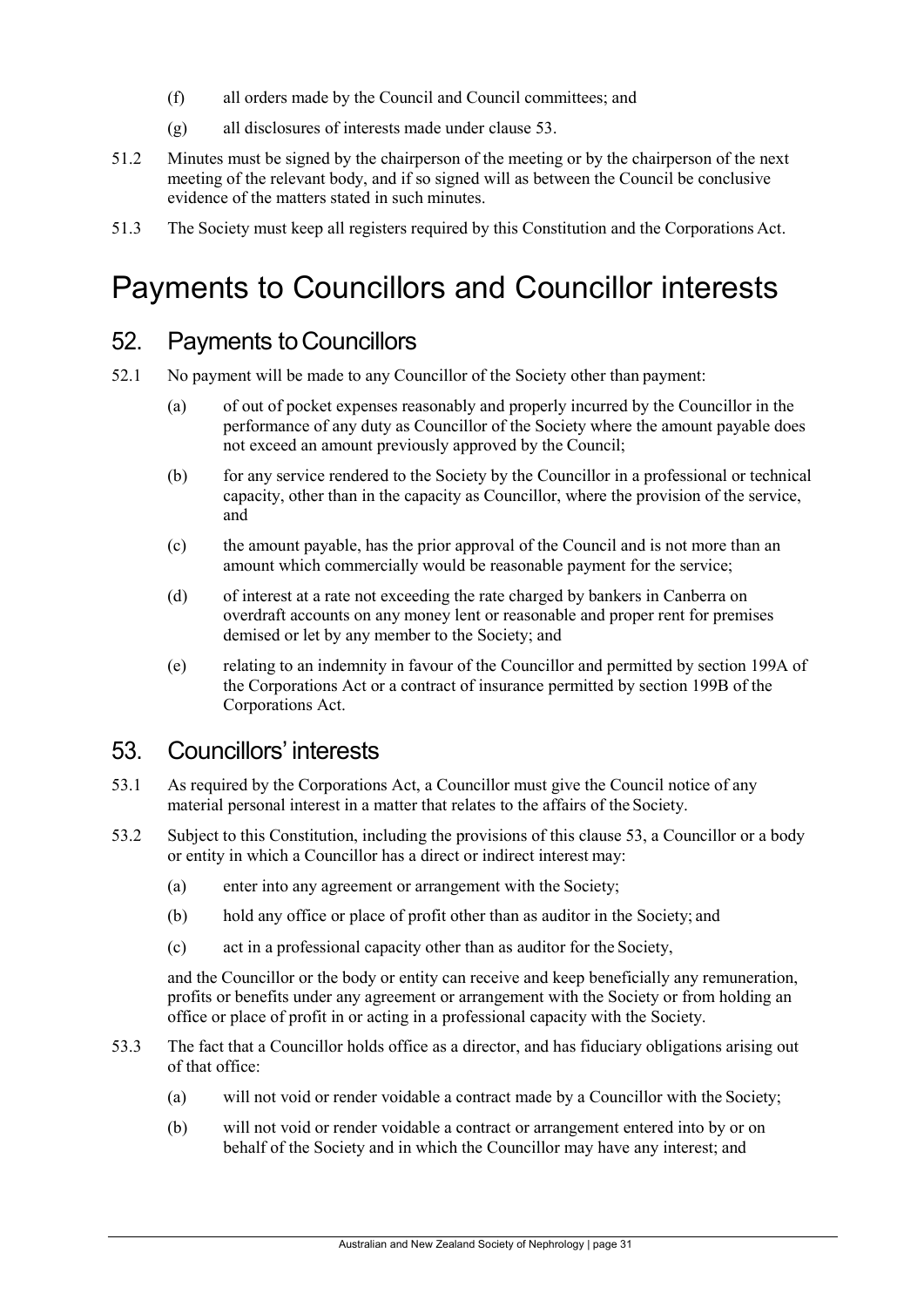- (c) will not require the Councillor to account to the Society for any profit realised by or under any contract or arrangement entered into by or on behalf of the Society and in which the Councillor may have any interest.
- 53.4 A Councillor may be or become a director or other officer of, or otherwise be interested in:
	- (a) any related body corporate of the Society; or
	- (b) any other body corporate promoted by the Society or in which the Society may be interested as a vendor, shareholder or otherwise,

and is not accountable to the Society for any remuneration or other benefits received by the Councillor as a director or officer of, or from having an interest in, that body corporate.

- <span id="page-31-2"></span>53.5 A Councillor who has a material personal interest in a matter that is being considered at a Council meeting must not:
	- (a) be present while the matter is being considered at the meeting; or
	- (b) vote on the matter,

unless permitted to do so by the Corporations Act, in which case the Councillor may:

- (c) be counted in determining whether or not a quorum is present at any meeting of Council considering that contract or arrangement or a proposed contract or arrangement;
- (d) sign or countersign any document relating to that contract or arrangement or a proposed contract or arrangement; and
- (e) vote in respect of, or in respect of any matter arising out of, the contract or arrangement or proposed contract or arrangement.

#### <span id="page-31-0"></span>54. Conflicts ofinterest

In addition to clause [53.5, t](#page-31-2)he Council shall, to the extent required by any applicable law, establish a mechanism for dealing with any conflicts of interest that may occur involving a Councillor, officer or employee of the Society.

#### <span id="page-31-1"></span>55. Appointment of attorneys and agents

- 55.1 The Council may from time to time by resolution or power of attorney executed in accordance with section 127 of the Corporations Act appoint any person to be the attorney or agent of the Society:
	- (a) for the purposes;
	- (b) with the powers, authorities and discretions (not exceeding those exercisable by the Council under this Constitution);
	- (c) for the period; and
	- (d) subject to the conditions,

determined by the Council.

- 55.2 An appointment by the Council of an attorney or agent of the Society may be made in favour of:
	- (a) any member of any committee established under this Constitution;
	- (b) any Society;
	- (c) the members, Councillors, nominees or managers of any Society or firm; or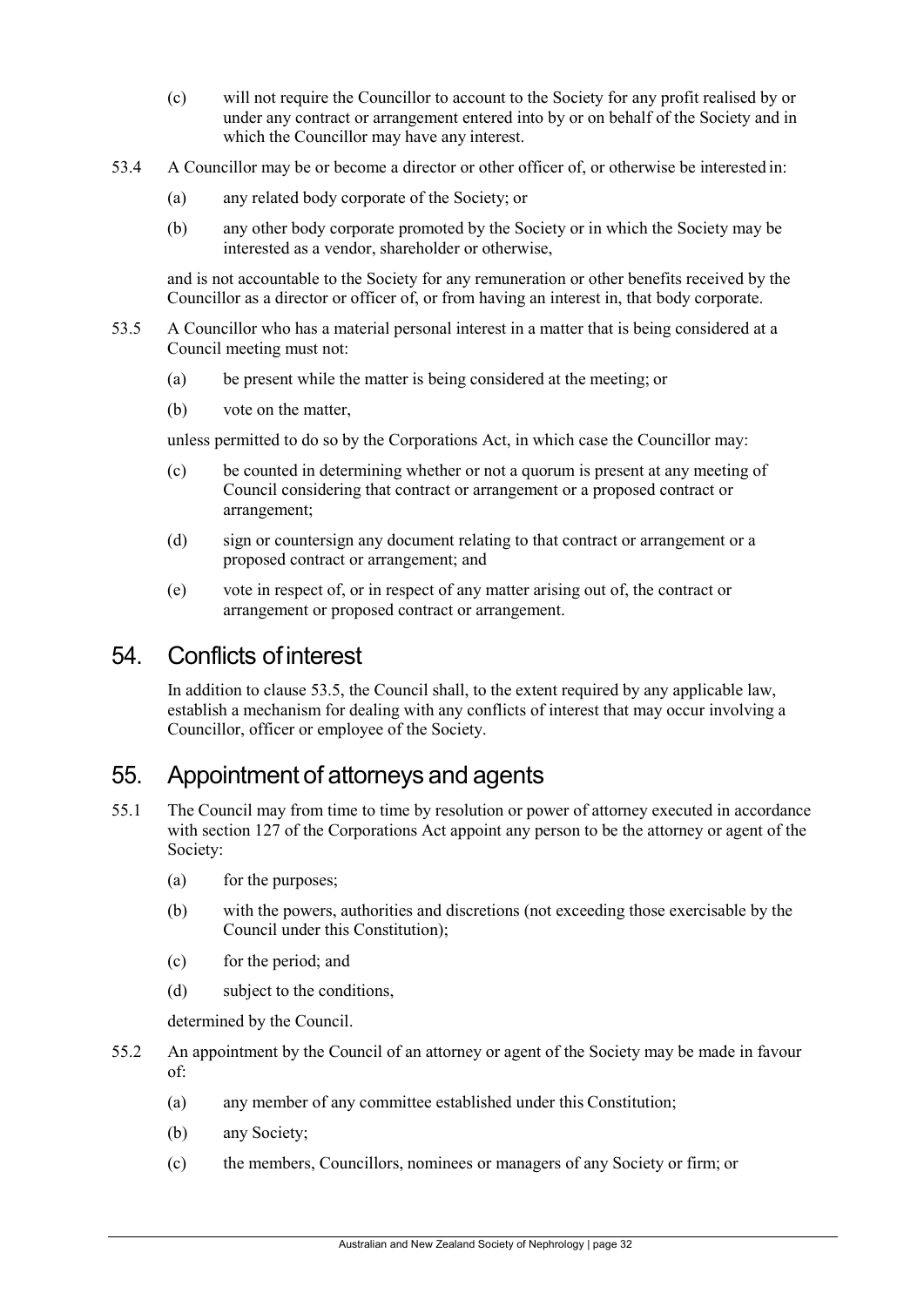- (d) any fluctuating body of persons whether nominated directly or indirectly by the Council.
- 55.3 A power of attorney may contain such provisions for the protection and convenience of persons dealing with an attorney as the Council think fit.
- 55.4 The Council may appoint attorneys or agents by facsimile or electronic transmission to act for and on behalf of the Society.
- 55.5 An attorney or agent appointed under this clause may be authorised by the Council to subdelegate all or any of the powers, authorities and discretions for the time being vested in it.

# <span id="page-32-0"></span>**Secretary**

#### <span id="page-32-1"></span>56. Secretary

- 56.1 Unless not required by the Corporations Act, there must be at least one secretary of the Society who ordinarily resides in Australia appointed by the Council on conditions determined bythem.
- 56.2 The Secretary is entitled to attend and be heard on any matter at all Council and general meetings.
- 56.3 The Council may, subject to the terms of the Secretary's employment contract (if any), suspend, remove or dismiss the Secretary.

# <span id="page-32-2"></span>Seals

### <span id="page-32-3"></span>57. Common Seal

If the Society has a Seal:

- (a) the Council must provide for the safe custody of the Seal;
- (b) the Seal must not be used without the authority of the Council or a Council committee authorised to use the Seal;
- (c) every document to which the Seal is affixed must be signed by a Councillor and be countersigned by another Councillor, the Secretary or another person appointed by the Council to countersign the document.

# <span id="page-32-4"></span>58. Duplicate Seal

If the Society has a Seal, the Society may have one or more duplicate seals of the Seal each of which:

- (a) must be a facsimile of the Seal with 'Duplicate Seal' on its face;
- (b) must not be used except with the authority of the Council.

# <span id="page-32-5"></span>Inspection of records

### <span id="page-32-6"></span>59. Inspection of records

59.1 Except as otherwise required by the Corporations Act, the Council may determine whether and to what extent, and at what times and places and under what conditions, the financial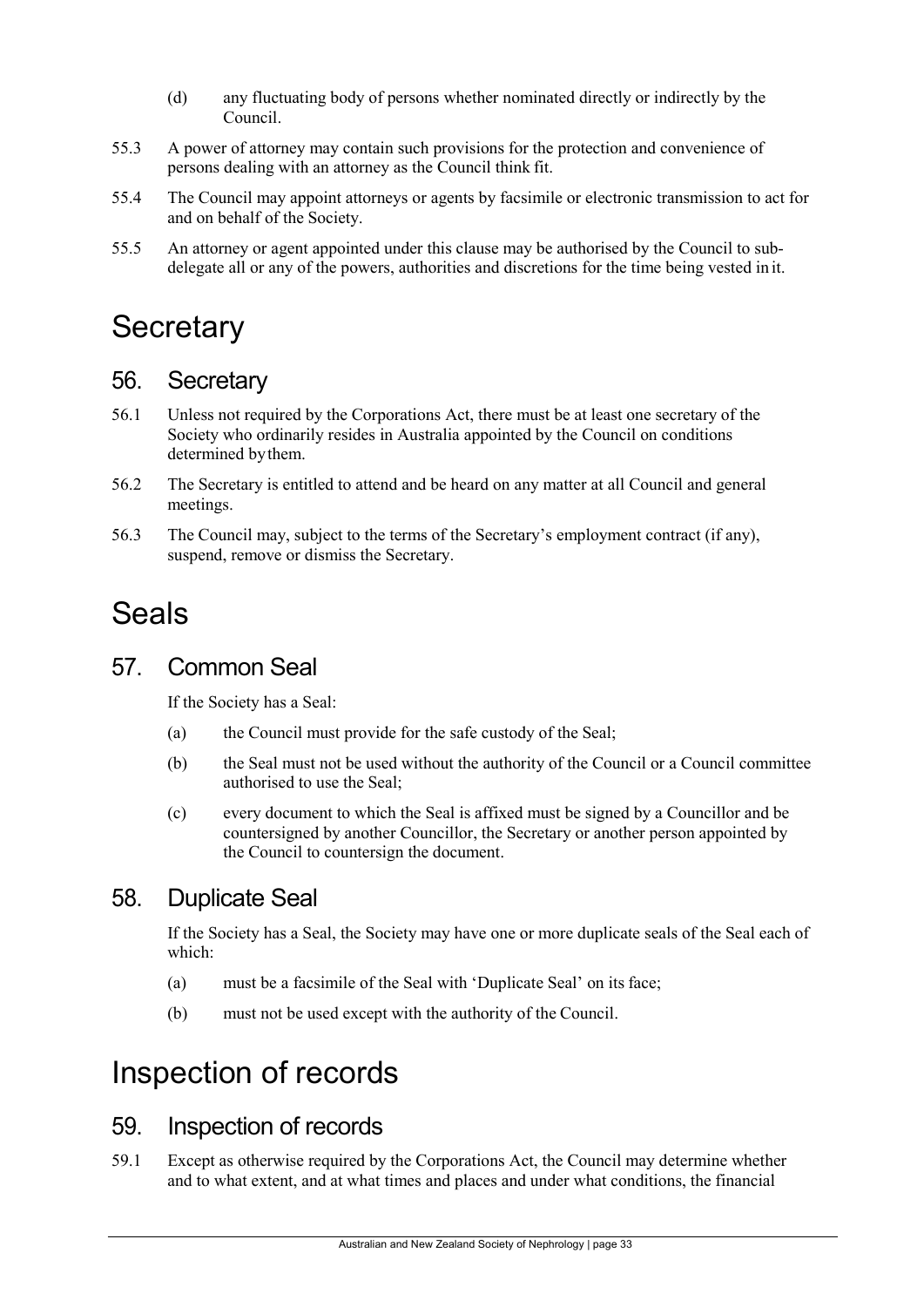records and other documents of the Society or any of them will be open for inspection by Members otherthan Council.

59.2 Except as otherwise required by the Corporations Act, a Member other than a Councillor does not have the right to inspect any financial records or other documents of the Society unless the Member is authorised to do so by a court order or a resolution of the Council.

# <span id="page-33-0"></span>**Notices**

#### <span id="page-33-1"></span>60. Service of notices

- 60.1 Notice may be given by the Society to any person who is entitled to notice under this Constitution:
	- (a) by serving it on the person; or
	- (b) by sending it by post, facsimile transmission or electronic notification (or email) to the person at the person's address shown in the Register or the address supplied by the person to the Society for sending notices to the person; or
	- (c) if it is a notice of a meeting of Members, by giving it in accordance with section 249J(3) of the Corporations Act.
- 60.2 A notice sent by post is taken to be served:
	- (a) by properly addressing, prepaying and posting a letter containing the notice; and
	- (b) on the day after the day on which it was posted.
- 60.3 Subject to the Corporations Act, a notice sent by facsimile transmission or electronic notification is taken to be served:
	- (a) by properly addressing the facsimile transmission or electronic notification and transmitting it; and
	- (b) on the day after its despatch.
- 60.4 If a Member does not have an address recorded in the Register a notice will be taken to be served on that Member 24 hours after it was posted:
	- (a) on a notice board at the Society's registered office; or
	- (b) on the Society's website.
- 60.5 A Member whose address recorded in the Register is not in Australia may specify in writing an address in Australia to be taken to be the Member's for the purposes of clause [60.](#page-33-1)
- 60.6 A certificate in writing signed by a Councillor, Secretary or other officer of the Society that a document or its envelope or wrapper was addressed and stamped and was posted is conclusive evidence of posting.
- 60.7 Subject to the Corporations Act the signature to a written notice given by the Society maybe written or printed.
- <span id="page-33-2"></span>60.8 All notices sent by post outside Australia must be sent by prepaid airmail post.

#### 61. Persons entitled to notice

- <span id="page-33-3"></span>61.1 Notice of every general meeting must be given to:
	- (a) every Member who is entitled to attend the general meeting;
	- (b) every Councillor; and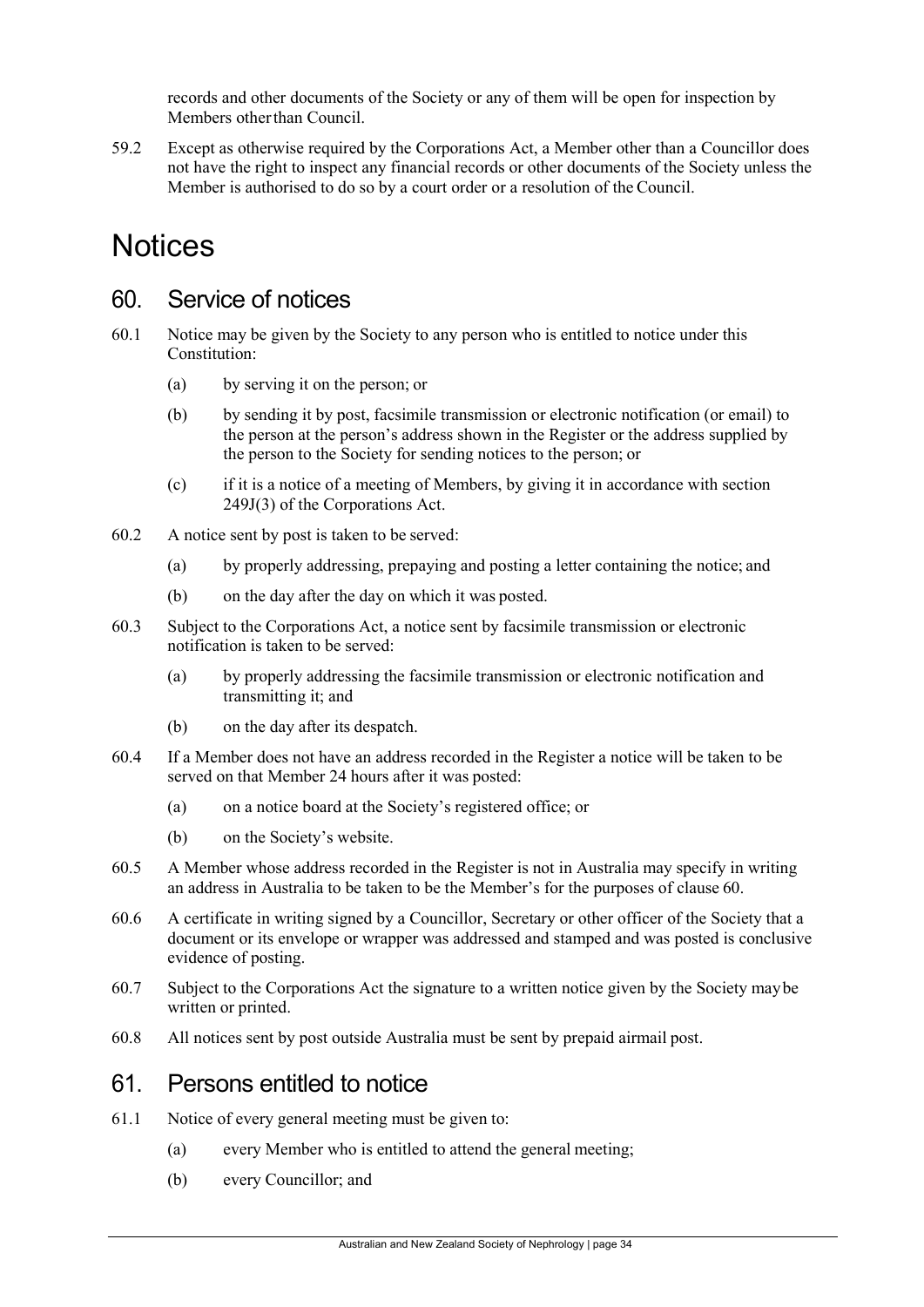- (c) any Auditor.
- <span id="page-34-0"></span>61.2 No other person is entitled to receive notice of a general meeting.

# Audit and accounts

#### <span id="page-34-1"></span>62. Audit and accounts

- 62.1 The Council must cause the Society to keep written financial records in relation to the business of the Society, and to prepare financial documents and reports, in accordance with the requirements of the Corporations Act and any other applicable laws.
- 62.2 The Council must cause the financial records and financial documents of the Society to be audited to the extent required by, and in accordance with the requirements of, the Corporations Act and any other applicable laws.

# <span id="page-34-2"></span>Winding up

#### <span id="page-34-3"></span>63. Winding up

- <span id="page-34-4"></span>63.1 If the Society is wound up:
	- (a) each Member; and
	- (b) each person who has ceased to be a Member in the preceding year,

undertakes to contribute to the property of the Society forthe:

- (c) payment of debts and liabilities of the Society (in relation to clause [63.1\(b\),](#page-34-4) contracted before the person ceased to be a Member) and payment of costs, charges and expenses of winding up; and
- (d) adjustment of the rights of the contributories amongst themselves,

such amount as may be required, not exceeding \$20.00 (and otherwise has no liability for the payment of debts and liabilities of the Society nor obligation to contribute to the property of the Society).

- 63.2 On the winding up of the Society, any surplus remaining following the satisfaction of all debts and liabilities of the Society will not be paid to or distributed amongst Members, but will, unless otherwise required by law, be given or transferred to another society, institution, corporation or body which, by its constitution, is:
	- (a) required to pursue purposes similar (as far as possible) to those of the Society;
	- (b) required to apply its income in promoting such purposes; and
	- (c) prohibited from making any distribution to its members and paying fees to its Council, to at least the same extent of such prohibitions under this Constitution,

such society, institution, corporation or body to be determined by the Members and in default, by application to the Supreme Court of New South Wales for determination.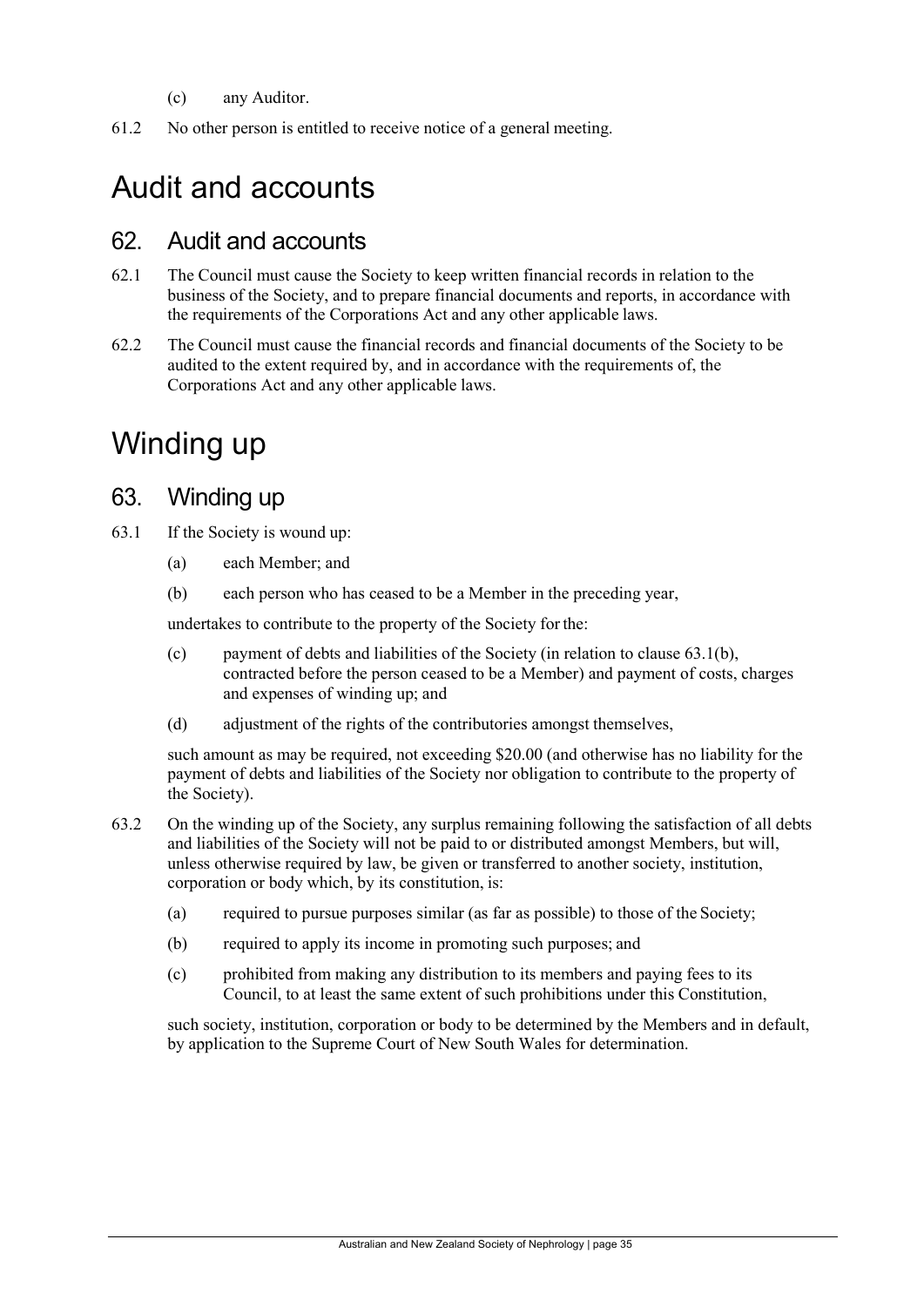# <span id="page-35-0"></span>Indemnity and insurance

# <span id="page-35-1"></span>64. Indemnity

- <span id="page-35-5"></span>64.1 To the extent permitted by law and subject to the restrictions in section 199A of the Corporations Act, the Society indemnifies every person who is or has been an officer of the Society against:
	- (a) any liability (other than for legal costs) incurred by that person as an officer of the Society (including liabilities incurred by the officer as an officer of a subsidiary of the Society where the Society requested the officer to accept that appointment); or
	- (b) reasonable legal costs incurred in defending an action for a liability incurred by that person as an officer of the Society (including legal costs incurred by the officer as an officer of a subsidiary of the Society where the Society requested the officer to accept that appointment).
- <span id="page-35-6"></span>64.2 The amount of any indemnity payable under clauses [64.1\(a\) o](#page-35-5)r [64.1\(b\) w](#page-35-6)ill include an additional amount (**GST Amount**) equal to any GST payable by the officer being indemnified (**Indemnified Officer**) in connection with the indemnity (less the amount of input tax credit claimable by the Indemnified Officer in connection with the indemnity). Payment of any indemnity which includes a GST Amount is conditional upon the Indemnified Officer providing the Society with a GST tax invoice for the GST Amount.
- 64.3 For the purposes of this clause and claus[e 65,](#page-35-2) **officer** means:
	- (a) a Councillor;
	- (b) a Secretary;
	- (c) a person who has formerly been a Councillor or a Secretary of the Society; or
	- (d) a person, whether as an individual or member of a committee, who is, or has been, delegated or sub-delegated a power of the Council under clause 43(the delegate) to the extent of the exercise in good faith of that power by the delegate.

#### <span id="page-35-2"></span>65. Insurance

The Society may pay a premium in respect of a contract insuring a person who is or has been an officer against liability incurred by the person as an officer, except in circumstances prohibited by the Corporations Act.

# <span id="page-35-3"></span>Internal disputes

### <span id="page-35-4"></span>66. Resolution of internal disputes

- 66.1 Disputes between Members (in their capacity as Members), and disputes between Members and the Society that the parties have not been able to themselves resolve (after following any internal dispute procedures the Council may specify or adopt) are to be referred to the Dispute Settlement Centre of Victoria or such other mediator as the Council may, subject to applicable law, determine.
- 66.2 At least seven days before such a mediation session is to commence, the parties are to exchange statements of the issues that are in dispute between them and supply copies to the mediator.
- 66.3 Any internal dispute procedures the Council may specify or adopt include, withoutlimitation:
	- (a) the appointment of an independent person to arbitrate on the dispute;